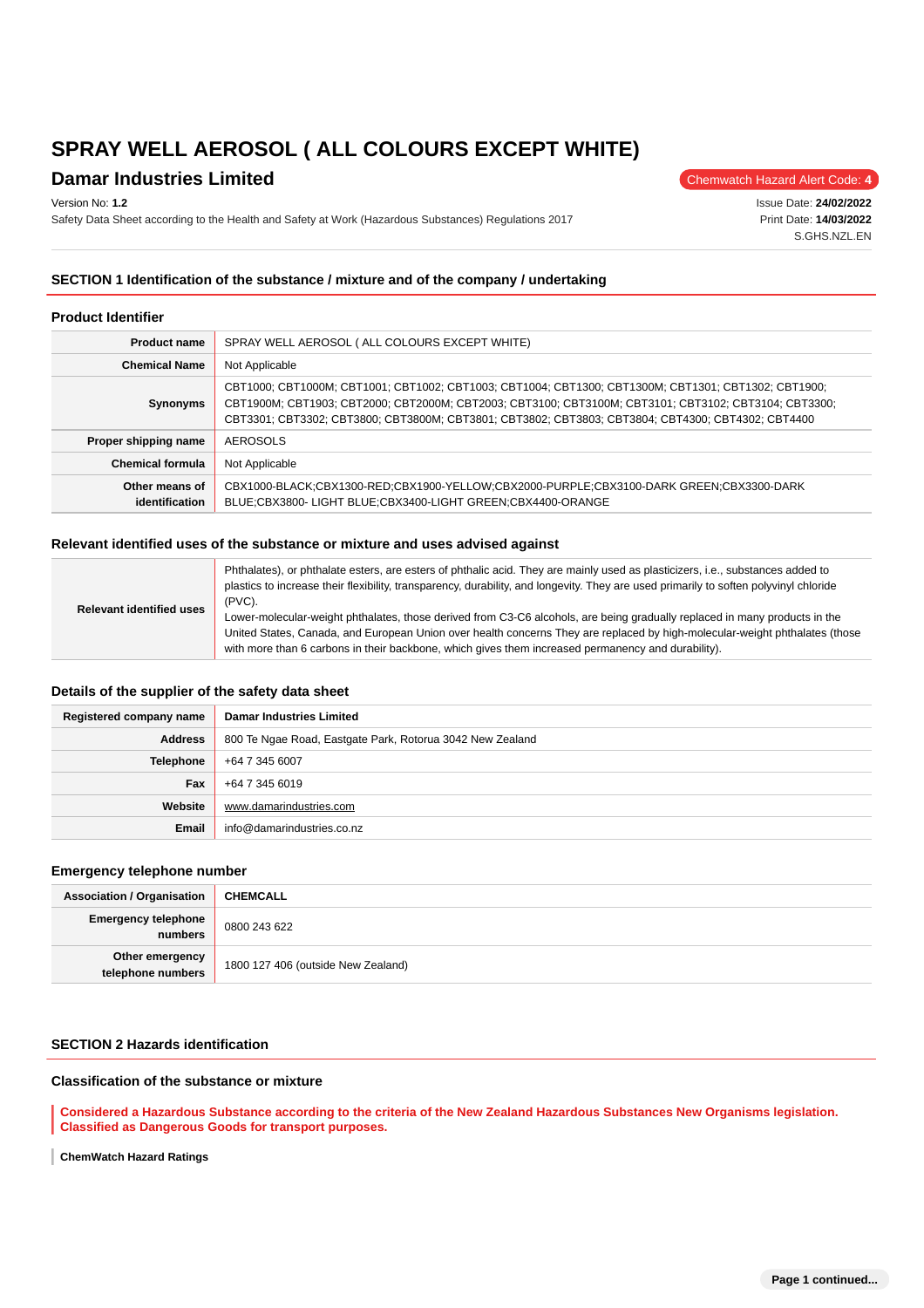|                                                           | Min         | Max                                                                                                                                           |
|-----------------------------------------------------------|-------------|-----------------------------------------------------------------------------------------------------------------------------------------------|
| Flammability                                              | 4           |                                                                                                                                               |
| Toxicity                                                  |             |                                                                                                                                               |
| <b>Body Contact</b>                                       | 2           | $0 =$ Minimum<br>$1 = Low$                                                                                                                    |
| Reactivity                                                | $\mathbf 0$ | $2 =$ Moderate                                                                                                                                |
| Chronic                                                   | 3           | $3 = High$<br>$4 =$ Extreme                                                                                                                   |
| Classification [1]                                        |             | Reproductive Toxicity Category 2, Hazardous to the Aquatic Environment Long-Term Hazard Category 1, Aerosols Category 1                       |
|                                                           | Legend:     | 1. Classified by Chemwatch; 2. Classification drawn from CCID EPA NZ; 3. Classification drawn from Regulation (EU) No<br>1272/2008 - Annex VI |
| <b>Determined by Chemwatch</b><br>using GHS/HSNO criteria |             | 2.1.2A, 6.8B, 9.1A                                                                                                                            |

#### **Label elements**

| Hazard pictogram(s) | YK<br>w       |
|---------------------|---------------|
|                     |               |
| <b>Signal word</b>  | <b>Danger</b> |

## **Hazard statement(s)**

| H361                                                                                  | Suspected of damaging fertility or the unborn child.  |  |
|---------------------------------------------------------------------------------------|-------------------------------------------------------|--|
| H410                                                                                  | Very toxic to aquatic life with long lasting effects. |  |
| Extremely flammable aerosol. Pressurized container: may burst if heated.<br>H222+H229 |                                                       |  |

## **Precautionary statement(s) Prevention**

| P <sub>201</sub>                                           | Obtain special instructions before use.                                                        |  |
|------------------------------------------------------------|------------------------------------------------------------------------------------------------|--|
| P210                                                       | Keep away from heat, hot surfaces, sparks, open flames and other ignition sources. No smoking. |  |
| P <sub>211</sub>                                           | Do not spray on an open flame or other ignition source.                                        |  |
| Do not pierce or burn, even after use.<br>P <sub>251</sub> |                                                                                                |  |

## **Precautionary statement(s) Response**

| P308+P313 | IF exposed or concerned: Get medical advice/attention. |  |
|-----------|--------------------------------------------------------|--|
| P391      | ∵epillage.                                             |  |

## **Precautionary statement(s) Storage**

| P405                                                                                      | Store locked up. |  |
|-------------------------------------------------------------------------------------------|------------------|--|
| P410+P412<br>Protect from sunlight. Do not expose to temperatures exceeding 50 °C/122 °F. |                  |  |

## **Precautionary statement(s) Disposal**

**P501** Dispose of contents/container to authorised hazardous or special waste collection point in accordance with any local regulation.

## **SECTION 3 Composition / information on ingredients**

#### **Substances**

See section below for composition of Mixtures

## **Mixtures**

| <b>CAS No</b> | %[weight] | Name                   |
|---------------|-----------|------------------------|
| 142-82-5      | 15-30     | n-heptane              |
| 110-82-7      | $8 - 15$  | cyclohexane            |
| 117-81-7      | $<$ 3     | di-sec-octyl phthalate |
| 111-65-9      | $<$ 3     | n-octane               |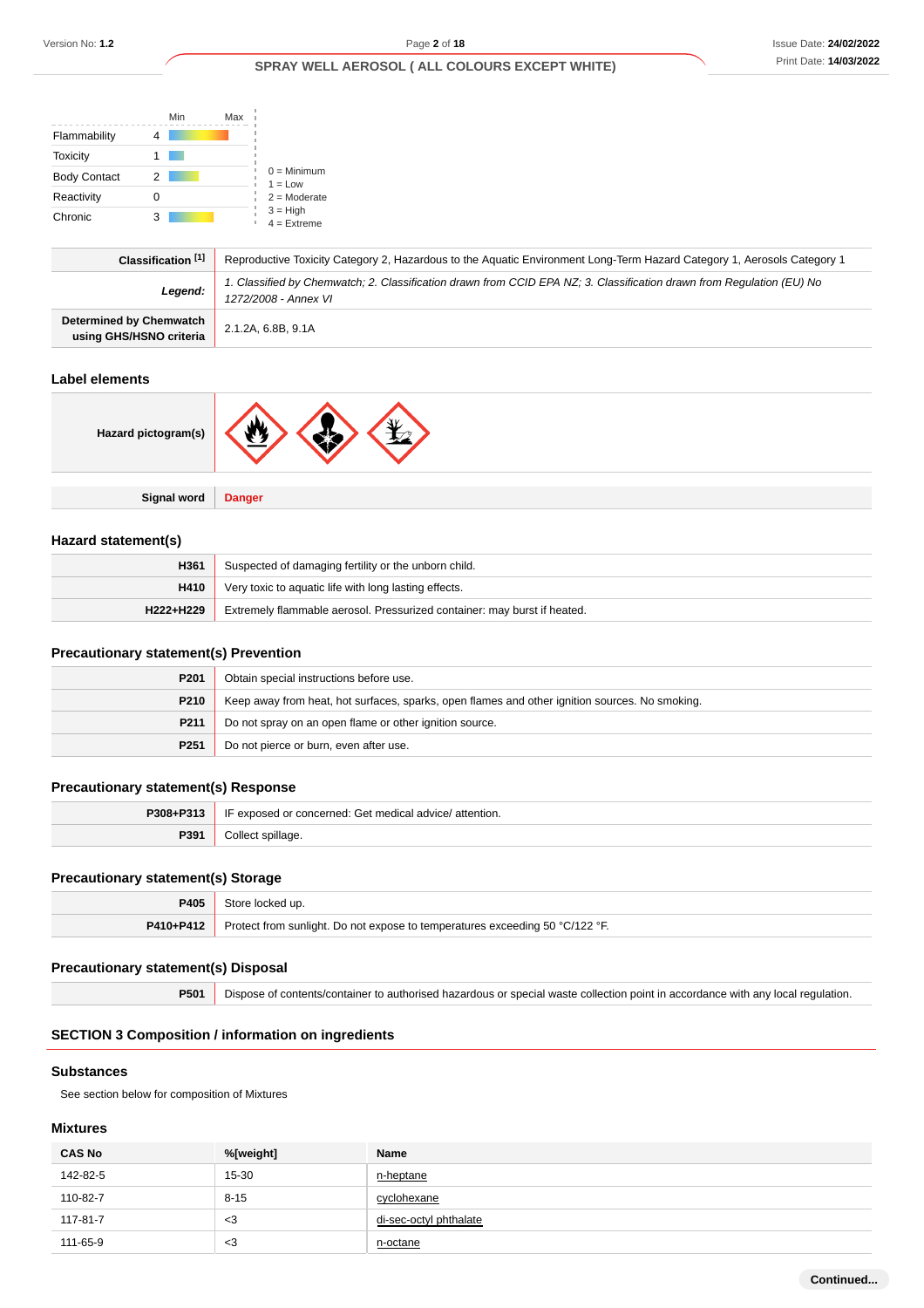| <b>CAS No</b>                                                                                                                                                                                                    | %[weight] | Name                                          |
|------------------------------------------------------------------------------------------------------------------------------------------------------------------------------------------------------------------|-----------|-----------------------------------------------|
| 1330-20-7                                                                                                                                                                                                        | < 0.5     | xylene                                        |
| 106-97-8.                                                                                                                                                                                                        | 15-30     | butane                                        |
| 74-98-6                                                                                                                                                                                                          | $8 - 15$  | propane                                       |
| Not Available                                                                                                                                                                                                    |           | Ingredients vary slightly depending on colour |
| 1. Classified by Chemwatch; 2. Classification drawn from CCID EPA NZ; 3. Classification drawn from Regulation (EU) No<br>Legend:<br>1272/2008 - Annex VI; 4. Classification drawn from C&L * EU IOELVs available |           |                                               |

## **SECTION 4 First aid measures**

#### **Description of first aid measures**

| <b>Eye Contact</b>  | If aerosols come in contact with the eyes:<br>Immediately hold the eyelids apart and flush the eye continuously for at least 15 minutes with fresh running water.<br>Ensure complete irrigation of the eye by keeping eyelids apart and away from eye and moving the eyelids by occasionally<br>lifting the upper and lower lids.<br>Transport to hospital or doctor without delay.<br>▶ Removal of contact lenses after an eye injury should only be undertaken by skilled personnel.<br>Generally not applicable.                                          |
|---------------------|--------------------------------------------------------------------------------------------------------------------------------------------------------------------------------------------------------------------------------------------------------------------------------------------------------------------------------------------------------------------------------------------------------------------------------------------------------------------------------------------------------------------------------------------------------------|
| <b>Skin Contact</b> | If solids or aerosol mists are deposited upon the skin:<br>Flush skin and hair with running water (and soap if available).<br>Remove any adhering solids with industrial skin cleansing cream.<br>DO NOT use solvents.<br>Seek medical attention in the event of irritation.<br>Generally not applicable.                                                                                                                                                                                                                                                    |
| Inhalation          | If aerosols, fumes or combustion products are inhaled:<br>▶ Remove to fresh air.<br>Lay patient down. Keep warm and rested.<br>Prostheses such as false teeth, which may block airway, should be removed, where possible, prior to initiating first aid<br>procedures.<br>If breathing is shallow or has stopped, ensure clear airway and apply resuscitation, preferably with a demand valve<br>resuscitator, bag-valve mask device, or pocket mask as trained. Perform CPR if necessary.<br>Transport to hospital, or doctor.<br>Generally not applicable. |
| Ingestion           | Not considered a normal route of entry.<br>* Generally not applicable.<br>If spontaneous vomiting appears imminent or occurs, hold patient's head down, lower than their hips to help avoid possible<br>aspiration of vomitus.<br>Avoid giving milk or oils.<br>Avoid giving alcohol.                                                                                                                                                                                                                                                                        |

#### **Indication of any immediate medical attention and special treatment needed**

#### For petroleum distillates

- · In case of ingestion, gastric lavage with activated charcoal can be used promptly to prevent absorption decontamination (induced emesis or lavage) is controversial and should be considered on the merits of each individual case; of course the usual precautions of an endotracheal tube should be considered prior to lavage, to prevent aspiration.
- · Individuals intoxicated by petroleum distillates should be hospitalized immediately, with acute and continuing attention to neurologic and cardiopulmonary function.
- Positive pressure ventilation may be necessary.
- Acute central nervous system signs and symptoms may result from large ingestions of aspiration-induced hypoxia.
- · After the initial episode,individuals should be followed for changes in blood variables and the delayed appearance of pulmonary oedema and chemical pneumonitis. Such patients should be followed for several days or weeks for delayed effects, including bone marrow toxicity, hepatic and renal impairment Individuals with chronic pulmonary disease will be more seriously impaired, and recovery from inhalation exposure may be complicated.
- Gastrointestinal symptoms are usually minor and pathological changes of the liver and kidneys are reported to be uncommon in acute intoxications.
- · Chlorinated and non-chlorinated hydrocarbons may sensitize the heart to epinephrine and other circulating catecholamines so that arrhythmias may occur.Careful consideration of this potential adverse effect should precede administration of epinephrine or other cardiac stimulants and the selection of bronchodilators.

BP America Product Safety & Toxicology Department

Treat symptomatically.

## **SECTION 5 Firefighting measures**

#### **Extinguishing media**

**SMALL FIRE:**

Water spray, dry chemical or CO2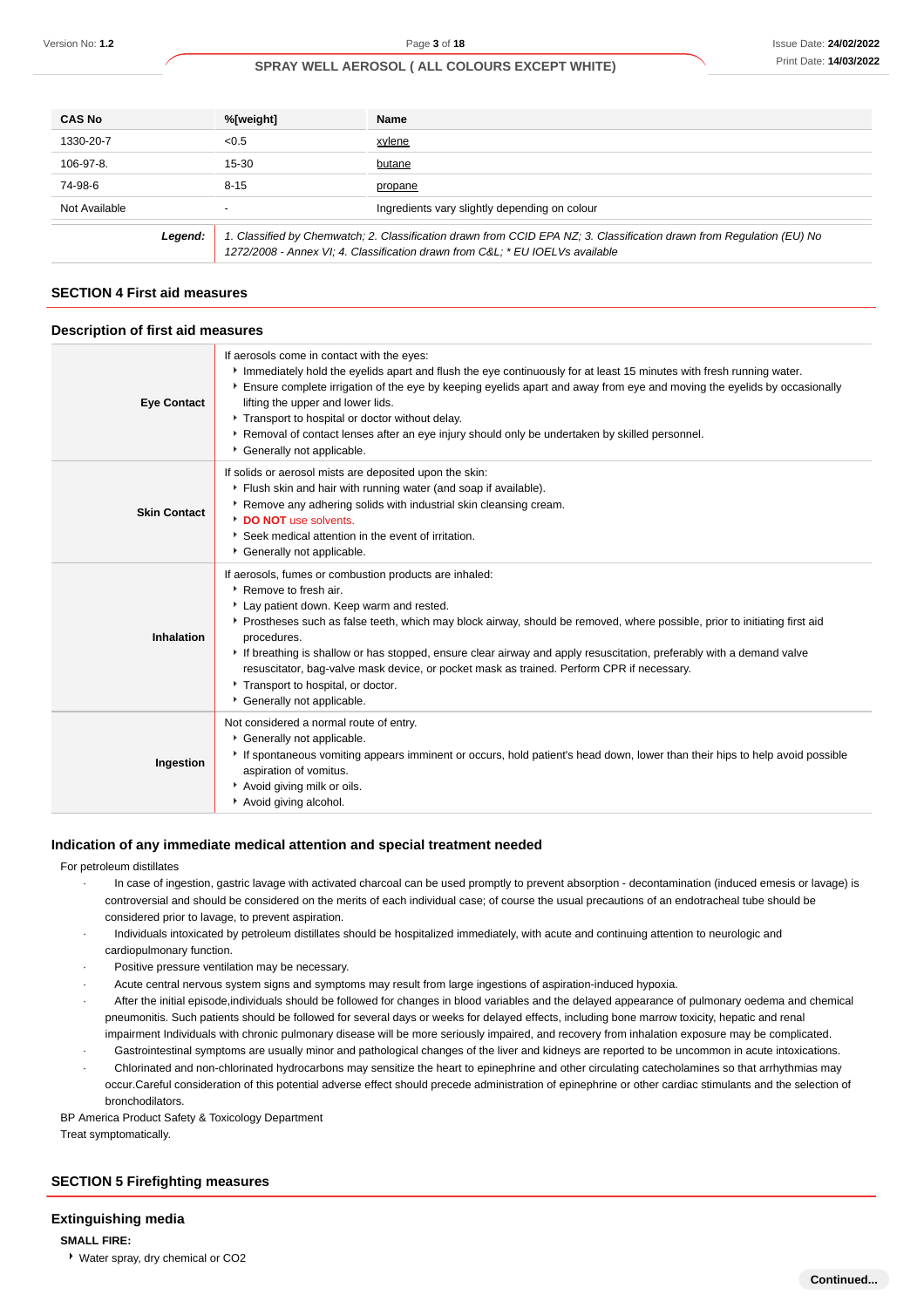## **LARGE FIRE:**

Water spray or fog.

#### **Special hazards arising from the substrate or mixture**

| Fire Incompatibility | Avoid contamination with oxidising agents i.e. nitrates, oxidising acids, chlorine bleaches, pool chlorine etc. as ignition may |
|----------------------|---------------------------------------------------------------------------------------------------------------------------------|
|                      |                                                                                                                                 |

#### **Advice for firefighters**

| <b>Fire Fighting</b>         | Alert Fire Brigade and tell them location and nature of hazard.<br>• May be violently or explosively reactive.<br>• Wear breathing apparatus plus protective gloves.<br>▶ Prevent, by any means available, spillage from entering drains or water course.<br>Slight hazard when exposed to heat, flame and oxidisers.                                                                                                                                                                                                                                                                                                                                                                                                                                                                                                                                                 |
|------------------------------|-----------------------------------------------------------------------------------------------------------------------------------------------------------------------------------------------------------------------------------------------------------------------------------------------------------------------------------------------------------------------------------------------------------------------------------------------------------------------------------------------------------------------------------------------------------------------------------------------------------------------------------------------------------------------------------------------------------------------------------------------------------------------------------------------------------------------------------------------------------------------|
| <b>Fire/Explosion Hazard</b> | Liquid and vapour are highly flammable.<br>Severe fire hazard when exposed to heat or flame.<br>• Vapour forms an explosive mixture with air.<br>Severe explosion hazard, in the form of vapour, when exposed to flame or spark.<br>Combustion products include:<br>carbon monoxide (CO)<br>carbon dioxide (CO2)<br>other pyrolysis products typical of burning organic material.<br>Contains low boiling substance: Closed containers may rupture due to pressure buildup under fire conditions.<br>May emit clouds of acrid smoke<br>Articles and manufactured articles may constitute a fire hazard where polymers form their outer layers or where combustible<br>packaging remains in place.<br>Certain substances, found throughout their construction, may degrade or become volatile when heated to high temperatures.<br>This may create a secondary hazard. |

## **SECTION 6 Accidental release measures**

## **Personal precautions, protective equipment and emergency procedures**

See section 8

## **Environmental precautions**

See section 12

## **Methods and material for containment and cleaning up**

| <b>Minor Spills</b> | Environmental hazard - contain spillage.<br>Clean up all spills immediately.<br>Avoid breathing vapours and contact with skin and eyes.<br>▶ Wear protective clothing, impervious gloves and safety glasses.<br>Shut off all possible sources of ignition and increase ventilation.                                                                                                                                                                                                                                                                                                                                                                                                                                                                                                                                                                                                                                                        |
|---------------------|--------------------------------------------------------------------------------------------------------------------------------------------------------------------------------------------------------------------------------------------------------------------------------------------------------------------------------------------------------------------------------------------------------------------------------------------------------------------------------------------------------------------------------------------------------------------------------------------------------------------------------------------------------------------------------------------------------------------------------------------------------------------------------------------------------------------------------------------------------------------------------------------------------------------------------------------|
| <b>Major Spills</b> | Environmental hazard - contain spillage.<br>Clear area of all unprotected personnel and move upwind.<br>Alert Emergency Authority and advise them of the location and nature of hazard.<br>• May be violently or explosively reactive.<br>• Wear full body clothing with breathing apparatus.<br>Remove leaking cylinders to a safe place.<br>Fit vent pipes. Release pressure under safe, controlled conditions<br>• Burn issuing gas at vent pipes.<br>DO NOT exert excessive pressure on valve; DO NOT attempt to operate damaged valve.<br>Clear area of personnel and move upwind.<br>Alert Fire Brigade and tell them location and nature of hazard.<br>• May be violently or explosively reactive.<br>• Wear breathing apparatus plus protective gloves.<br>Clean up all spills immediately.<br>• Wear protective clothing, safety glasses, dust mask, gloves.<br>Secure load if safe to do so. Bundle/collect recoverable product. |

Personal Protective Equipment advice is contained in Section 8 of the SDS.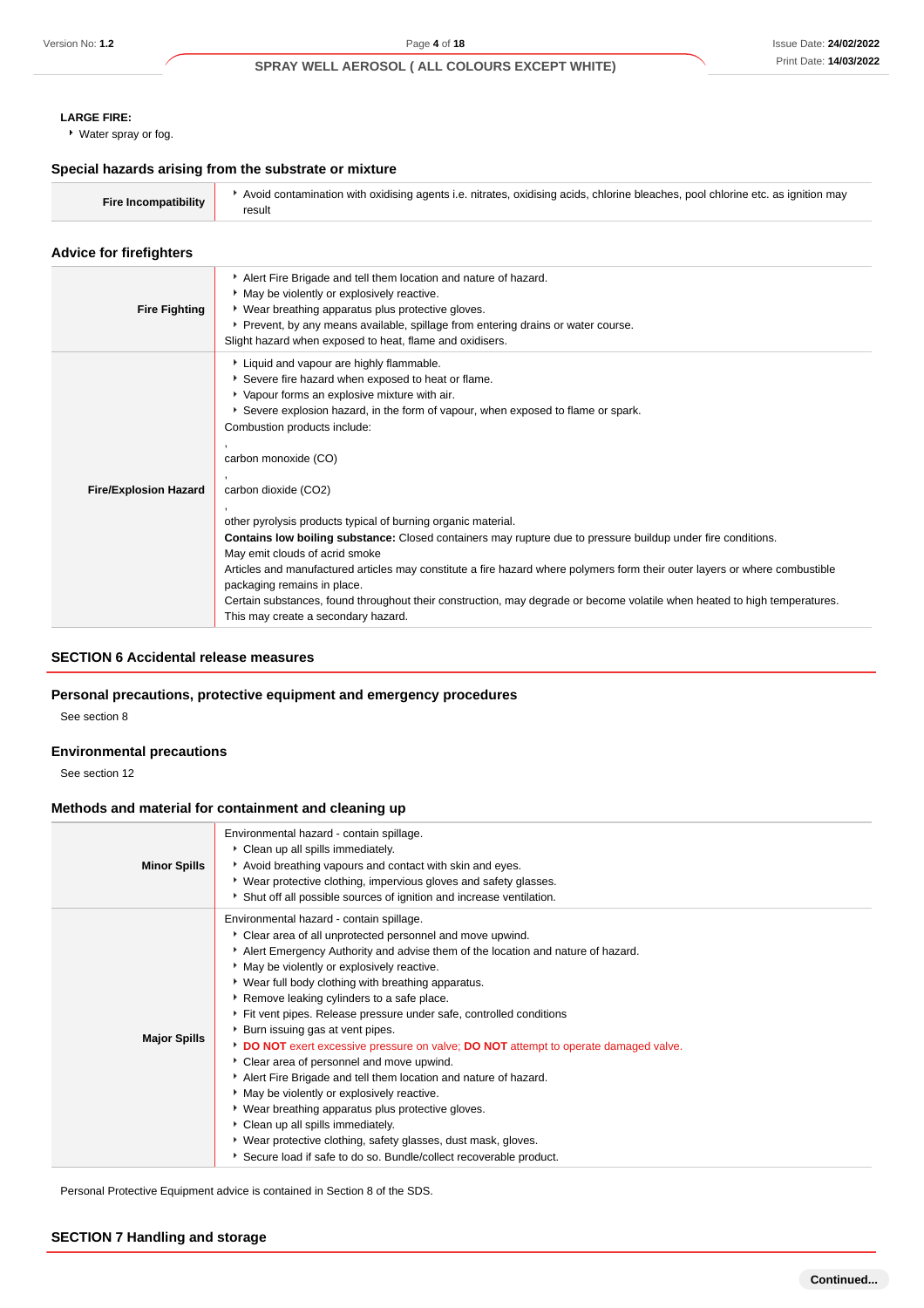## **Precautions for safe handling**

| Safe handling     | Radon and its radioactive decay products are hazardous if inhaled or ingested<br>Avoid all personal contact, including inhalation.<br>• Wear protective clothing when risk of exposure occurs.<br>▶ Use in a well-ventilated area.<br>Prevent concentration in hollows and sumps.                                                                                                                                                           |
|-------------------|---------------------------------------------------------------------------------------------------------------------------------------------------------------------------------------------------------------------------------------------------------------------------------------------------------------------------------------------------------------------------------------------------------------------------------------------|
| Other information | Example of the correction of cans. Corrosion may result in container perforation and internal pressure may eject contents of<br>can<br>Store in original containers in approved flammable liquid storage area.<br>DO NOT store in pits, depressions, basements or areas where vapours may be trapped.<br>No smoking, naked lights, heat or ignition sources.<br>Keep containers securely sealed.<br>Store away from incompatible materials. |

## **Conditions for safe storage, including any incompatibilities**

| Suitable container             | Generally packaging as originally supplied with the article or manufactured item is sufficient to protect against physical hazards.<br>If repackaging is required ensure the article is intact and does not show signs of wear. As far as is practicably possible, reuse the<br>original packaging or something providing a similar level of protection to both the article and the handler.<br>Aerosol dispenser.<br>Check that containers are clearly labelled.                                                                                                                                                                                                                                                                                                                                                                                                                                                                                                                                                                                                                                                                                                                                                                                                                                                                                                                                                                                                                                                                                                                                                                                                                                                                                                                                                                                                                                                                                                                                                                                                                                                                                                                                                                                                                                                                                                                                                                                                                                                                                                                                                                                                                                                                                                                                                                                                                                                                                                                                                                                                                                                                                                                                                                                                                                                                                    |
|--------------------------------|------------------------------------------------------------------------------------------------------------------------------------------------------------------------------------------------------------------------------------------------------------------------------------------------------------------------------------------------------------------------------------------------------------------------------------------------------------------------------------------------------------------------------------------------------------------------------------------------------------------------------------------------------------------------------------------------------------------------------------------------------------------------------------------------------------------------------------------------------------------------------------------------------------------------------------------------------------------------------------------------------------------------------------------------------------------------------------------------------------------------------------------------------------------------------------------------------------------------------------------------------------------------------------------------------------------------------------------------------------------------------------------------------------------------------------------------------------------------------------------------------------------------------------------------------------------------------------------------------------------------------------------------------------------------------------------------------------------------------------------------------------------------------------------------------------------------------------------------------------------------------------------------------------------------------------------------------------------------------------------------------------------------------------------------------------------------------------------------------------------------------------------------------------------------------------------------------------------------------------------------------------------------------------------------------------------------------------------------------------------------------------------------------------------------------------------------------------------------------------------------------------------------------------------------------------------------------------------------------------------------------------------------------------------------------------------------------------------------------------------------------------------------------------------------------------------------------------------------------------------------------------------------------------------------------------------------------------------------------------------------------------------------------------------------------------------------------------------------------------------------------------------------------------------------------------------------------------------------------------------------------------------------------------------------------------------------------------------------------|
| <b>Storage incompatibility</b> | Phthalates:<br>react with strong acids, strong oxidisers, permanganates and nitrates<br>attack some form of plastics<br>Low molecular weight alkanes:<br>May react violently with strong oxidisers, chlorine, chlorine dioxide, dioxygenyl tetrafluoroborate.<br>May react with oxidising materials, nickel carbonyl in the presence of oxygen, heat.<br>Are incompatible with nitronium tetrafluoroborate(1-), halogens and interhalogens<br>may generate electrostatic charges, due to low conductivity, on flow or agitation.<br>Avoid flame and ignition sources<br>Redox reactions of alkanes, in particular with oxygen and the halogens, are possible as the carbon atoms are in a strongly<br>reduced condition.<br>Xylenes:<br>may ignite or explode in contact with strong oxidisers, 1,3-dichloro-5,5-dimethylhydantoin, uranium fluoride<br>attack some plastics, rubber and coatings<br>may generate electrostatic charges on flow or agitation due to low conductivity.<br>Vigorous reactions, sometimes amounting to explosions, can result from the contact between aromatic rings and strong<br>oxidising agents.<br>Aromatics can react exothermically with bases and with diazo compounds.<br>For alkyl aromatics:<br>The alkyl side chain of aromatic rings can undergo oxidation by several mechanisms. The most common and dominant one is the<br>attack by oxidation at benzylic carbon as the intermediate formed is stabilised by resonance structure of the ring.<br>Following reaction with oxygen and under the influence of sunlight, a hydroperoxide at the alpha-position to the aromatic ring,<br>is the primary oxidation product formed (provided a hydrogen atom is initially available at this position) - this product is often<br>short-lived but may be stable dependent on the nature of the aromatic substitution; a secondary C-H bond is more easily<br>attacked than a primary C-H bond whilst a tertiary C-H bond is even more susceptible to attack by oxygen<br>• Monoalkylbenzenes may subsequently form monocarboxylic acids; alkyl naphthalenes mainly produce the corresponding<br>naphthalene carboxylic acids.<br>▶ Oxidation in the presence of transition metal salts not only accelerates but also selectively decomposes the hydroperoxides.<br>Butane/ isobutane<br>reacts violently with strong oxidisers<br>reacts with acetylene, halogens and nitrous oxides<br>is incompatible with chlorine dioxide, conc. nitric acid and some plastics<br>▶ may generate electrostatic charges, due to low conductivity, in flow or when agitated - these may ignite the vapour.<br>Segregate from nickel carbonyl in the presence of oxygen, heat (20-40 C)<br>Cyclohexane<br>reacts violently with strong oxidisers, nitrogen tetraoxide<br>may generate electrostatic charges, due to low conductivity, following flow or agitation<br>Propane:<br>Freacts violently with strong oxidisers, barium peroxide, chlorine dioxide, dichlorine oxide, fluorine etc.<br>If liquid attacks some plastics, rubber and coatings<br>may accumulate static charges which may ignite its vapours<br>► Compressed gases may contain a large amount of kinetic energy over and above that potentially available from the energy of<br>reaction produced by the gas in chemical reaction with other substances |

## **SECTION 8 Exposure controls / personal protection**

## **Control parameters**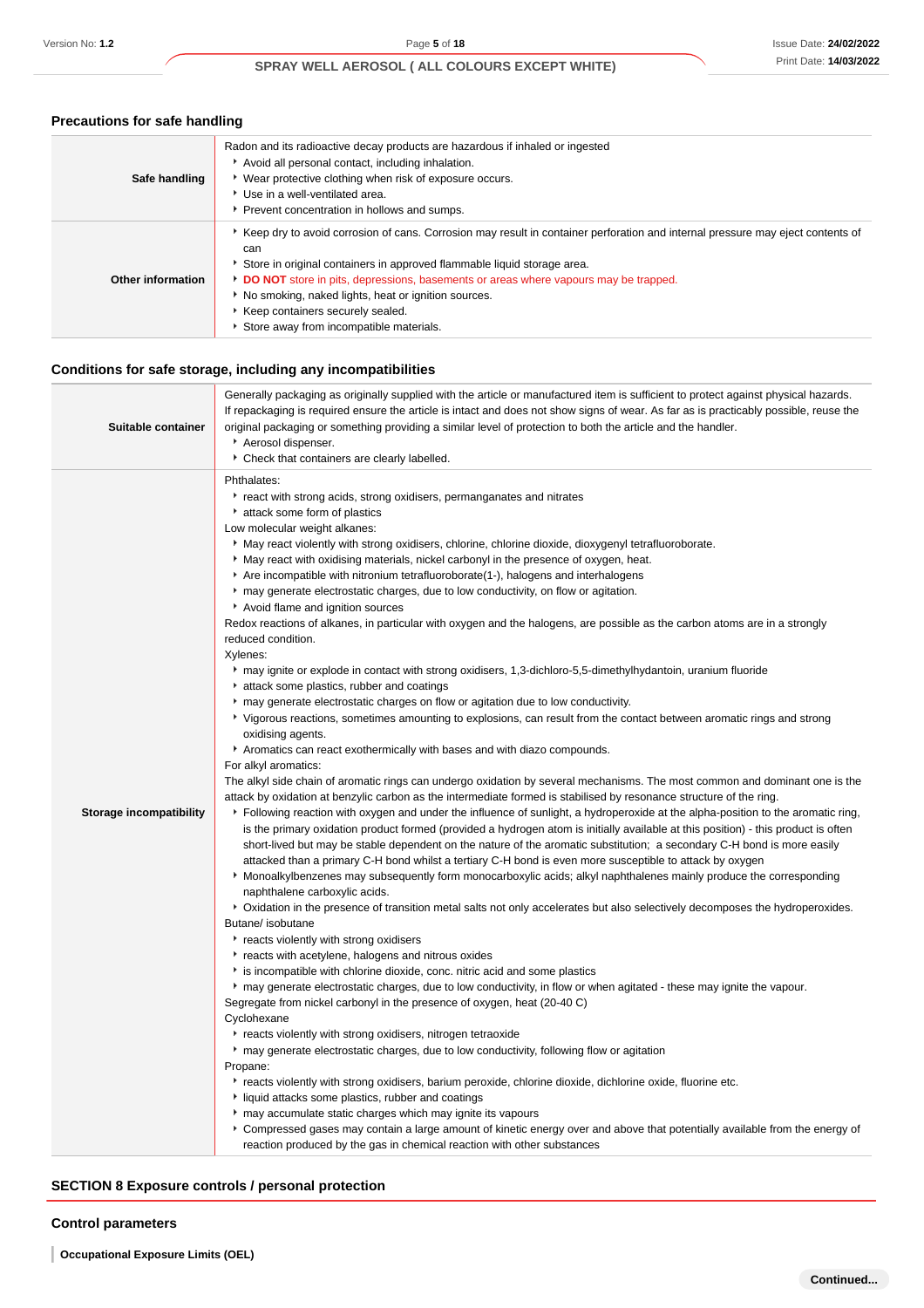## **INGREDIENT DATA**

| <b>Source</b>                                     | Ingredient                | <b>Material name</b>                                   | <b>TWA</b>              | <b>STEL</b>             | Peak             | <b>Notes</b>                                              |
|---------------------------------------------------|---------------------------|--------------------------------------------------------|-------------------------|-------------------------|------------------|-----------------------------------------------------------|
| New Zealand Workplace<br>Exposure Standards (WES) | n-heptane                 | Heptane (n-Heptane)                                    | 400 ppm /<br>1640 mg/m3 | 2050 mg/m3 /<br>500 ppm | Not<br>Available | Not Available                                             |
| New Zealand Workplace<br>Exposure Standards (WES) | cyclohexane               | Cyclohexane                                            | 100 ppm /<br>350 mg/m3  | 1050 mg/m3 /<br>300 ppm | Not<br>Available | Not Available                                             |
| New Zealand Workplace<br>Exposure Standards (WES) | di-sec-octyl<br>phthalate | Di-sec-octyl phthalate (Di(2-<br>ethylhexyl)phthalate) | $5 \text{ mg/m}$ 3      | $10 \text{ mg/m}$       | Not<br>Available | Not Available                                             |
| New Zealand Workplace<br>Exposure Standards (WES) | n-octane                  | Octane                                                 | 300 ppm /<br>1400 mg/m3 | 1750 mg/m3 /<br>375 ppm | Not<br>Available | Not Available                                             |
| New Zealand Workplace<br>Exposure Standards (WES) | xylene                    | Dimethylbenzene                                        | 50 ppm / 217<br>mg/m3   | Not Available           | Not<br>Available | Not Available                                             |
| New Zealand Workplace<br>Exposure Standards (WES) | butane                    | <b>Butane</b>                                          | 800 ppm /<br>1900 mg/m3 | Not Available           | Not<br>Available | Not Available                                             |
| New Zealand Workplace<br>Exposure Standards (WES) | propane                   | Propane                                                | Not Available           | Not Available           | Not<br>Available | Simple asphyxiant - may<br>present an explosion<br>hazard |

## **Emergency Limits**

| Ingredient             | TEEL-1            | TEEL-2        | TEEL-3        |
|------------------------|-------------------|---------------|---------------|
| n-heptane              | 500 ppm           | 830 ppm       | 5000* ppm     |
| cyclohexane            | 300 ppm           | 1700* ppm     | 10000** ppm   |
| di-sec-octyl phthalate | $10 \text{ mg/m}$ | 1,000 mg/m3   | 6,100 mg/m3   |
| n-octane               | $230$ ppm         | 385 ppm       | 5000** ppm    |
| xylene                 | Not Available     | Not Available | Not Available |
| butane                 | Not Available     | Not Available | Not Available |
| propane                | Not Available     | Not Available | Not Available |

| Ingredient             | <b>Original IDLH</b> | <b>Revised IDLH</b> |
|------------------------|----------------------|---------------------|
| n-heptane              | 750 ppm              | Not Available       |
| cyclohexane            | 1,300 ppm            | Not Available       |
| di-sec-octyl phthalate | 5,000 mg/m3          | Not Available       |
| n-octane               | $1,000$ ppm          | Not Available       |
| xylene                 | $900$ ppm            | Not Available       |
| butane                 | Not Available        | $1,600$ ppm         |
| propane                | 2,100 ppm            | Not Available       |

## **Exposure controls**

| Appropriate engineering<br>controls | Articles or manufactured items, in their original condition, generally don't require engineering controls during handling or in<br>normal use.<br>Exceptions may arise following extensive use and subsequent wear, during recycling or disposal operations where substances,<br>found in the article, may be released to the environment.<br><b>CARE:</b> Use of a quantity of this material in confined space or poorly ventilated area, where rapid build up of concentrated<br>atmosphere may occur, could require increased ventilation and/or protective gear<br>Engineering controls are used to remove a hazard or place a barrier between the worker and the hazard. Well-designed<br>engineering controls can be highly effective in protecting workers and will typically be independent of worker interactions to<br>provide this high level of protection.<br>The basic types of engineering controls are:<br>Process controls which involve changing the way a job activity or process is done to reduce the risk.<br>Enclosure and/or isolation of emission source which keeps a selected hazard "physically" away from the worker and ventilation<br>that strategically "adds" and "removes" air in the work environment. |  |  |  |
|-------------------------------------|-------------------------------------------------------------------------------------------------------------------------------------------------------------------------------------------------------------------------------------------------------------------------------------------------------------------------------------------------------------------------------------------------------------------------------------------------------------------------------------------------------------------------------------------------------------------------------------------------------------------------------------------------------------------------------------------------------------------------------------------------------------------------------------------------------------------------------------------------------------------------------------------------------------------------------------------------------------------------------------------------------------------------------------------------------------------------------------------------------------------------------------------------------------------------------------------------------------------------------------------|--|--|--|
| <b>Personal protection</b>          |                                                                                                                                                                                                                                                                                                                                                                                                                                                                                                                                                                                                                                                                                                                                                                                                                                                                                                                                                                                                                                                                                                                                                                                                                                           |  |  |  |
| Eye and face protection             | Safety glasses with side shields.<br>Chemical goggles.<br>Contact lenses may pose a special hazard; soft contact lenses may absorb and concentrate irritants. A written policy<br>document, describing the wearing of lenses or restrictions on use, should be created for each workplace or task.<br>• Close fitting gas tight goggles                                                                                                                                                                                                                                                                                                                                                                                                                                                                                                                                                                                                                                                                                                                                                                                                                                                                                                   |  |  |  |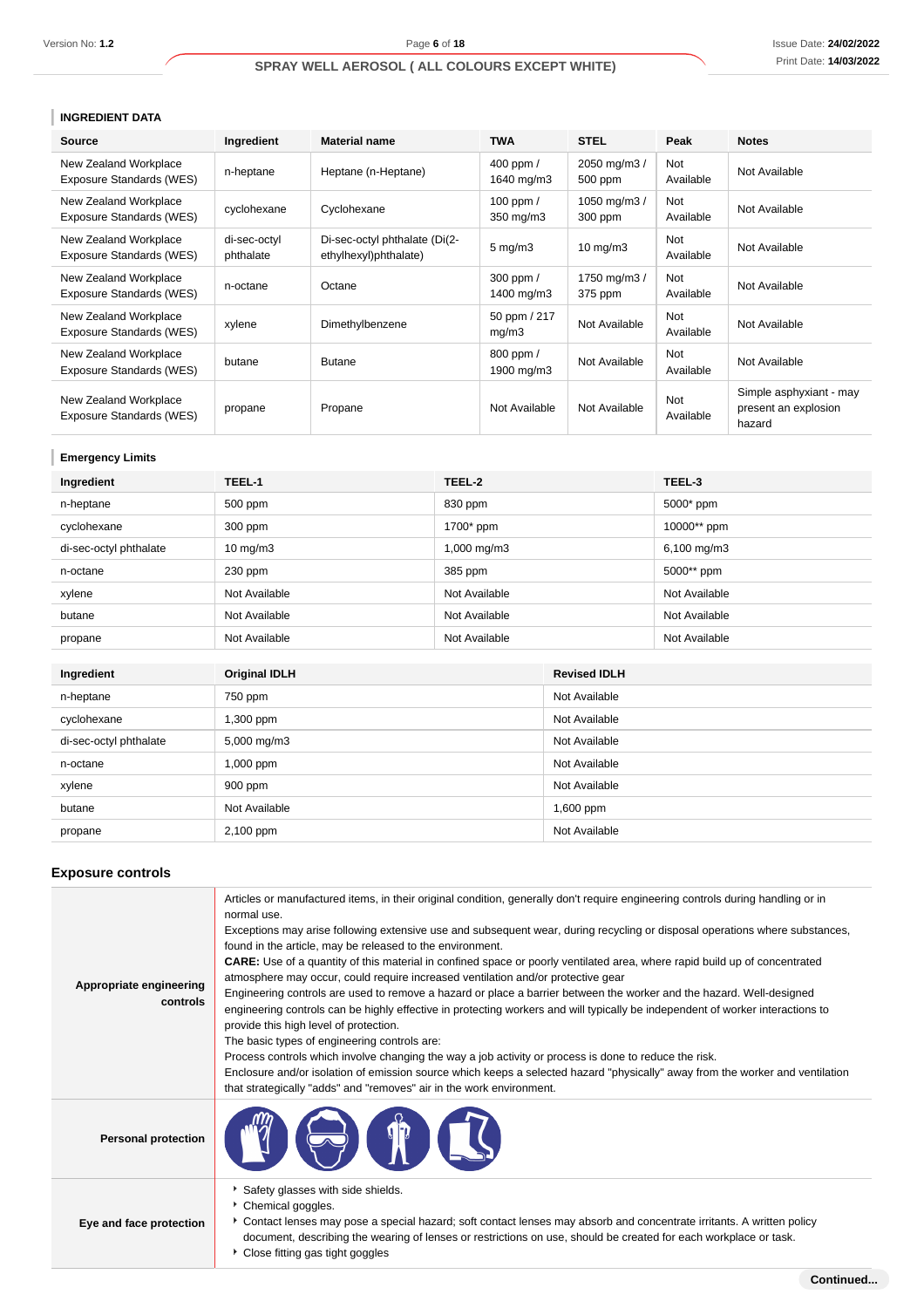|                        | <b>DO NOT</b> wear contact lenses.<br>Contact lenses may pose a special hazard; soft contact lenses may absorb and concentrate irritants. A written policy<br>document, describing the wearing of lens or restrictions on use, should be created for each workplace or task. This should<br>include a review of lens absorption and adsorption for the class of chemicals in use and an account of injury experience.<br>Medical and first-aid personnel should be trained in their removal and suitable equipment should be readily available.<br>No special equipment for minor exposure i.e. when handling small quantities.<br><b>OTHERWISE:</b> For potentially moderate or heavy exposures:<br>Safety glasses with side shields.<br>▶ NOTE: Contact lenses pose a special hazard; soft lenses may absorb irritants and ALL lenses concentrate them.<br>No special equipment required due to the physical form of the product. |
|------------------------|-------------------------------------------------------------------------------------------------------------------------------------------------------------------------------------------------------------------------------------------------------------------------------------------------------------------------------------------------------------------------------------------------------------------------------------------------------------------------------------------------------------------------------------------------------------------------------------------------------------------------------------------------------------------------------------------------------------------------------------------------------------------------------------------------------------------------------------------------------------------------------------------------------------------------------------|
| <b>Skin protection</b> | See Hand protection below                                                                                                                                                                                                                                                                                                                                                                                                                                                                                                                                                                                                                                                                                                                                                                                                                                                                                                           |
| Hands/feet protection  | ▶ Neoprene rubber gloves<br>No special equipment needed when handling small quantities.<br><b>b</b> OTHERWISE:<br>For potentially moderate exposures:<br>• Wear general protective gloves, eg. light weight rubber gloves.<br>For potentially heavy exposures:<br>* Wear chemical protective gloves, eg. PVC. and safety footwear.<br>No special equipment required due to the physical form of the product.                                                                                                                                                                                                                                                                                                                                                                                                                                                                                                                        |
| <b>Body protection</b> | See Other protection below                                                                                                                                                                                                                                                                                                                                                                                                                                                                                                                                                                                                                                                                                                                                                                                                                                                                                                          |
| Other protection       | The clothing worn by process operators insulated from earth may develop static charges far higher (up to 100 times) than the<br>minimum ignition energies for various flammable gas-air mixtures. This holds true for a wide range of clothing materials<br>including cotton.<br>Avoid dangerous levels of charge by ensuring a low resistivity of the surface material worn outermost.<br><b>BRETHERICK: Handbook of Reactive Chemical Hazards.</b><br>No special equipment needed when handling small quantities.<br><b>OTHERWISE:</b><br>• Overalls.<br>Skin cleansing cream.<br>Eyewash unit.<br>No special equipment required due to the physical form of the product.                                                                                                                                                                                                                                                         |

## **Recommended material(s)**

#### ı **GLOVE SELECTION INDEX**

Glove selection is based on a modified presentation of the:

#### **"Forsberg Clothing Performance Index".**

The effect(s) of the following substance(s) are taken into account in the **computer-generated** selection:

SPRAY WELL AEROSOL ( ALL COLOURS EXCEPT WHITE)

| <b>Material</b>       | <b>CPI</b> |
|-----------------------|------------|
| <b>BUTYL</b>          | C          |
| <b>BUTYL/NEOPRENE</b> | C          |
| <b>HYPALON</b>        | C          |
| NAT+NEOPR+NITRILE     | C          |
| NATURAL RUBBER        | C          |
| NATURAL+NEOPRENE      | C          |
| <b>NEOPRENE</b>       | C          |
| NEOPRENE/NATURAL      | C          |
| <b>NITRILE</b>        | C          |
| NITRILE+PVC           | C          |
| PE/EVAL/PE            | C          |
| <b>PVA</b>            | C          |
| <b>PVC</b>            | C          |
| PVDC/PE/PVDC          | C          |
| <b>TEFLON</b>         | C          |
| <b>VITON</b>          | C          |

\* CPI - Chemwatch Performance Index

A: Best Selection

B: Satisfactory; may degrade after 4 hours continuous immersion

C: Poor to Dangerous Choice for other than short term immersion

**NOTE**: As a series of factors will influence the actual performance of the glove,

#### **Respiratory protection**

Respiratory protection not normally required due to the physical form of the product.

Generally not applicable.

Aerosols, in common with most vapours/ mists, should never be used in confined spaces without adequate ventilation. Aerosols, containing agents designed to enhance or mask smell, have triggered allergic reactions in predisposed individuals.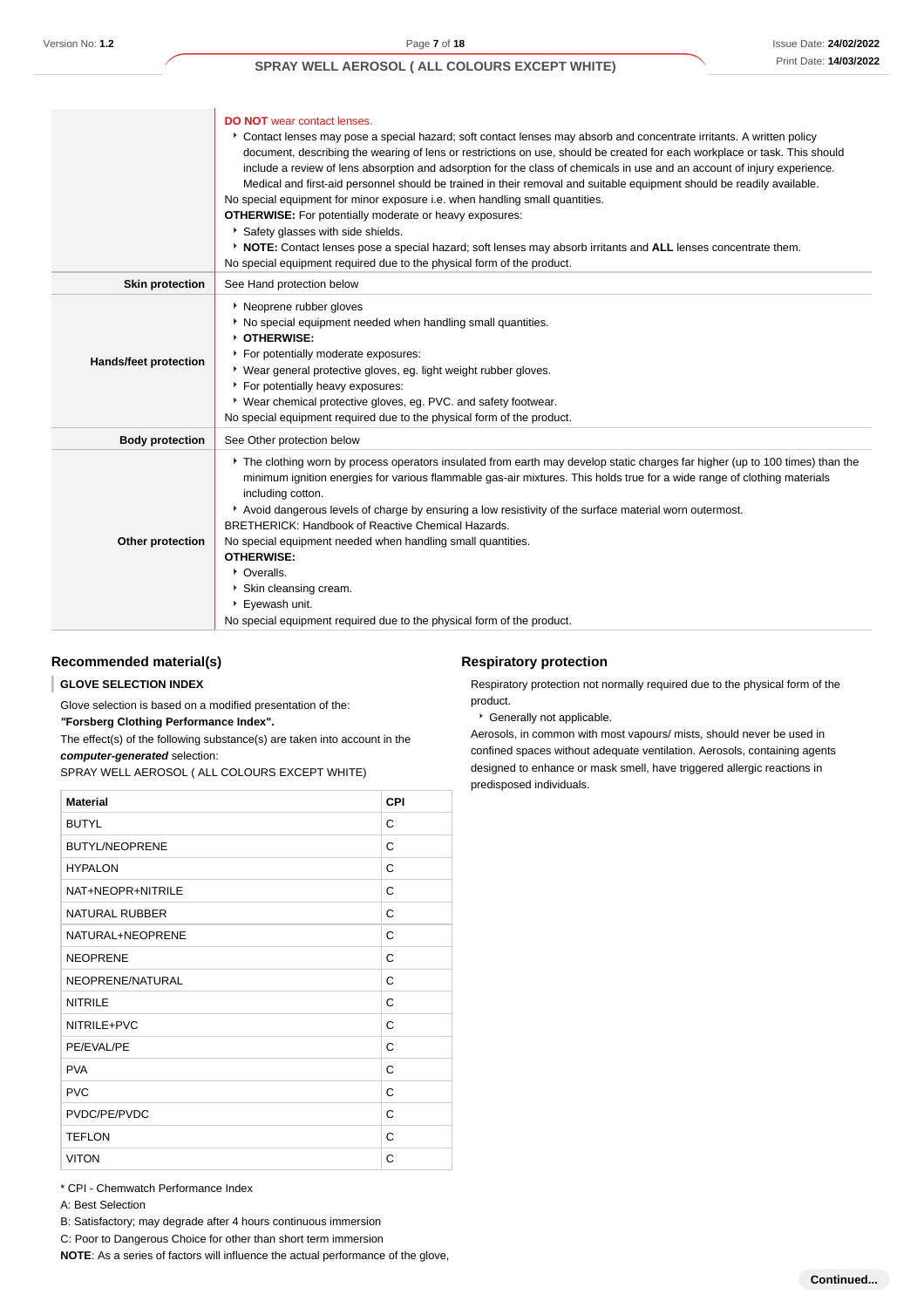a final selection must be based on detailed observation. -

\* Where the glove is to be used on a short term, casual or infrequent basis, factors such as "feel" or convenience (e.g. disposability), may dictate a choice of gloves which might otherwise be unsuitable following long-term or frequent use. A qualified practitioner should be consulted.

## **SECTION 9 Physical and chemical properties**

#### **Information on basic physical and chemical properties**

| Appearance                                      | The phthalates have a clear syrupy liquid consistency and show low water solubility, high oil solubility, and low volatility. The polar<br>carboxyl group contributes little to the physical properties of the phthalates, except when R and R' are very small (such as ethyl<br>or methyl groups). Phthalates are colourless, odourless liquids produced by reacting phthalic anhydride with an appropriate<br>alcohol (usually 6- to 13-carbon).<br>Phthalate esters are the dialkyl or alkyl aryl esters of phthalic acid (also called 1,2-benzenedicarboxylic acid). When added to<br>plastics, phthalates allow the long polyvinyl molecules to slide against one another.<br>Various coloured aerosol |                                                   |               |
|-------------------------------------------------|-------------------------------------------------------------------------------------------------------------------------------------------------------------------------------------------------------------------------------------------------------------------------------------------------------------------------------------------------------------------------------------------------------------------------------------------------------------------------------------------------------------------------------------------------------------------------------------------------------------------------------------------------------------------------------------------------------------|---------------------------------------------------|---------------|
|                                                 |                                                                                                                                                                                                                                                                                                                                                                                                                                                                                                                                                                                                                                                                                                             |                                                   |               |
| <b>Physical state</b>                           | article                                                                                                                                                                                                                                                                                                                                                                                                                                                                                                                                                                                                                                                                                                     | Relative density (Water =<br>1)                   | $0.67 - 0.71$ |
| Odour                                           | Not Available                                                                                                                                                                                                                                                                                                                                                                                                                                                                                                                                                                                                                                                                                               | <b>Partition coefficient</b><br>n-octanol / water | Not Available |
| <b>Odour threshold</b>                          | Not Available                                                                                                                                                                                                                                                                                                                                                                                                                                                                                                                                                                                                                                                                                               | Auto-ignition temperature<br>$(^{\circ}C)$        | 431           |
| pH (as supplied)                                | Not Applicable                                                                                                                                                                                                                                                                                                                                                                                                                                                                                                                                                                                                                                                                                              | Decomposition<br>temperature                      | Not Available |
| <b>Melting point / freezing</b><br>point (°C)   | Not Available                                                                                                                                                                                                                                                                                                                                                                                                                                                                                                                                                                                                                                                                                               | <b>Viscosity (cSt)</b>                            | Not Available |
| Initial boiling point and<br>boiling range (°C) | Not Available                                                                                                                                                                                                                                                                                                                                                                                                                                                                                                                                                                                                                                                                                               | Molecular weight (g/mol)                          | Not Available |
| Flash point (°C)                                | $-81$                                                                                                                                                                                                                                                                                                                                                                                                                                                                                                                                                                                                                                                                                                       | <b>Taste</b>                                      | Not Available |
| <b>Evaporation rate</b>                         | Not Available                                                                                                                                                                                                                                                                                                                                                                                                                                                                                                                                                                                                                                                                                               | <b>Explosive properties</b>                       | Not Available |
| Flammability                                    | <b>HIGHLY FLAMMABLE.</b>                                                                                                                                                                                                                                                                                                                                                                                                                                                                                                                                                                                                                                                                                    | <b>Oxidising properties</b>                       | Not Available |
| <b>Upper Explosive Limit (%)</b>                | 10                                                                                                                                                                                                                                                                                                                                                                                                                                                                                                                                                                                                                                                                                                          | <b>Surface Tension (dyn/cm</b><br>or mN/m)        | Not Available |
| Lower Explosive Limit (%)                       | 1.5                                                                                                                                                                                                                                                                                                                                                                                                                                                                                                                                                                                                                                                                                                         | <b>Volatile Component (%vol)</b>                  | Not Available |
| Vapour pressure (kPa)                           | Not Available                                                                                                                                                                                                                                                                                                                                                                                                                                                                                                                                                                                                                                                                                               | Gas group                                         | Not Available |
| Solubility in water                             | Immiscible                                                                                                                                                                                                                                                                                                                                                                                                                                                                                                                                                                                                                                                                                                  | pH as a solution (Not<br>Available%)              | Not Available |
| Vapour density (Air = 1)                        | Not Available                                                                                                                                                                                                                                                                                                                                                                                                                                                                                                                                                                                                                                                                                               | VOC g/L                                           | Not Available |

## **SECTION 10 Stability and reactivity**

| Reactivity                                 | See section 7                                                                                                                    |
|--------------------------------------------|----------------------------------------------------------------------------------------------------------------------------------|
| <b>Chemical stability</b>                  | Elevated temperatures.<br>Presence of open flame.<br>▶ Product is considered stable.<br>Hazardous polymerisation will not occur. |
| Possibility of hazardous<br>reactions      | See section 7                                                                                                                    |
| <b>Conditions to avoid</b>                 | See section 7                                                                                                                    |
| Incompatible materials                     | See section 7                                                                                                                    |
| <b>Hazardous decomposition</b><br>products | See section 5                                                                                                                    |

## **SECTION 11 Toxicological information**

#### **Information on toxicological effects**

| <b>Inhaled</b> | The material can cause respiratory irritation in some persons. The body's response to such irritation can cause further lung<br>damage.<br>Inhalation of aerosols (mists, fumes), generated by the material during the course of normal handling, may be damaging to the |
|----------------|--------------------------------------------------------------------------------------------------------------------------------------------------------------------------------------------------------------------------------------------------------------------------|
|----------------|--------------------------------------------------------------------------------------------------------------------------------------------------------------------------------------------------------------------------------------------------------------------------|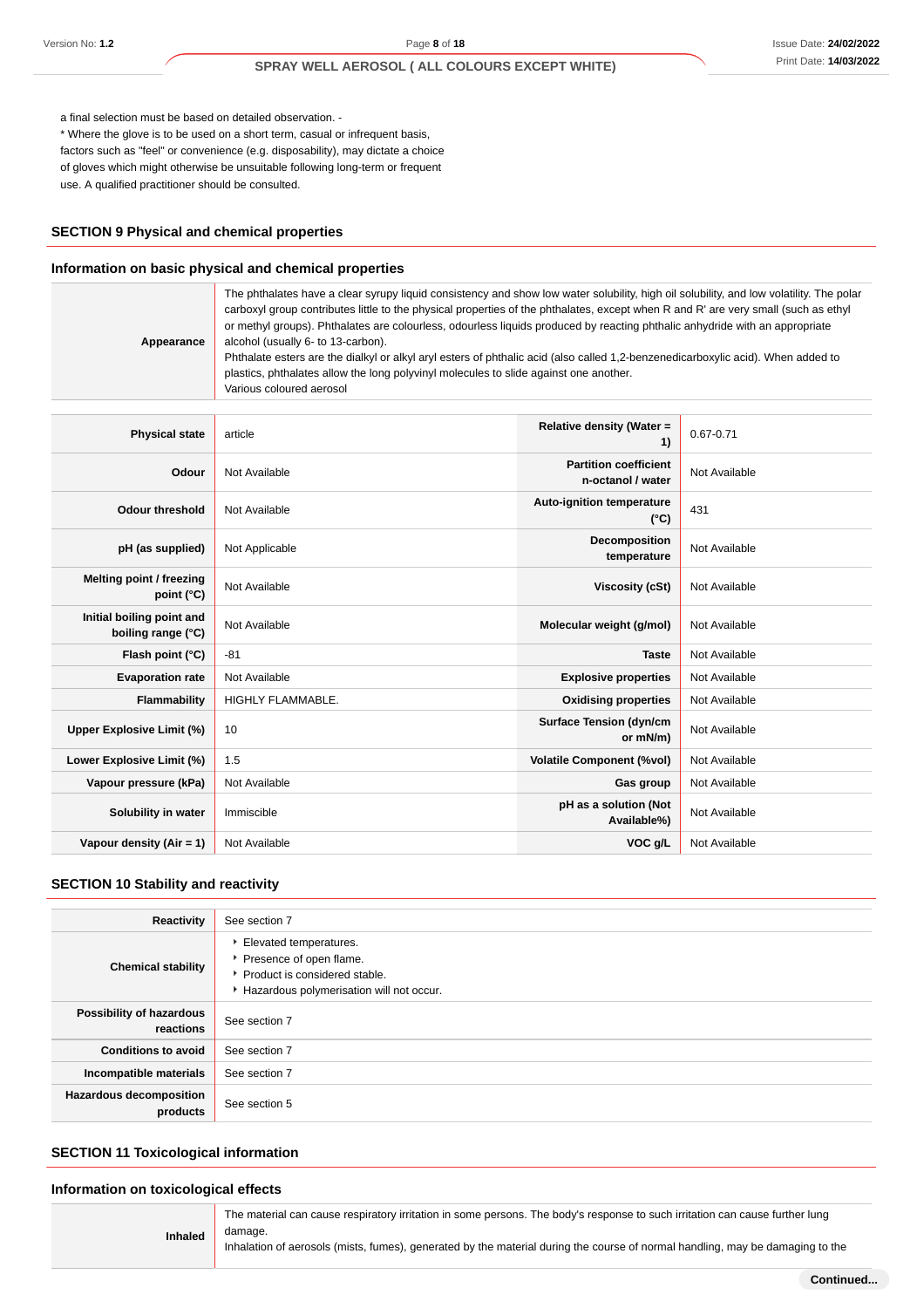|                     | health of the individual.<br>Isobutane produces a dose dependent action and at high concentrations may cause numbness, suffocation, exhilaration,<br>dizziness, headache, nausea, confusion, incoordination and unconsciousness in severe cases.<br>The paraffin gases are practically not harmful at low doses. Higher doses may produce reversible brain and nerve depression<br>and irritation.<br>Inhalation of toxic gases may cause:<br>Central Nervous System effects including depression, headache, confusion, dizziness, stupor, coma and seizures;<br>Frespiratory: acute lung swellings, shortness of breath, wheezing, rapid breathing, other symptoms and respiratory arrest;<br>heart: collapse, irregular heartbeats and cardiac arrest;<br>gastrointestinal: irritation, ulcers, nausea and vomiting (may be bloody), and abdominal pain.<br>Inhalation hazard is increased at higher temperatures.<br>Inhalation of high concentrations of gas/vapour causes lung irritation with coughing and nausea, central nervous depression with<br>headache and dizziness, slowing of reflexes, fatigue and inco-ordination.<br>Central nervous system (CNS) depression may include general discomfort, symptoms of giddiness, headache, dizziness,<br>nausea, anaesthetic effects, slowed reaction time, slurred speech and may progress to unconsciousness. Serious poisonings<br>may result in respiratory depression and may be fatal.<br>Inhalation, by humans, of 1000 parts per million (0.1%) heptanes for 6 minutes was associated with slight dizziness; inhalation of<br>higher concentrations for shorter periods, resulted in vertigo and inco-ordination, and hilarity. Central nervous system<br>involvement occurs very early, even before mucous membrane irritation. Animal testing showed exposure to 1.5-2% for 30<br>minutes may be fatal. Brief exposure (4 minutes) to 0.5% caused nausea, loss of appetite, and a "gasoline taste" that persisted<br>for several hours after exposure ended.<br>Material is highly volatile and may quickly form a concentrated atmosphere in confined or unventilated areas. The vapour may<br>displace and replace air in breathing zone, acting as a simple asphyxiant. This may happen with little warning of overexposure.<br><b>WARNING:</b> Intentional misuse by concentrating/inhaling contents may be lethal.<br>Rabbits survived 8 hour exposures to cyclohexane at 18500 ppm but 26600 ppm was lethal after 1 hour exposure. A<br>concentration of 12600 ppm produced severe weakness, unconsciousness, increased breathing and convulsions while 3330 ppm<br>failed to elicit an effect. 300 ppm is reported to be irritating to human eyes and mucous membranes.<br>Headache, fatigue, tiredness, irritability and digestive disturbances (nausea, loss of appetite and bloating) are the most common<br>symptoms of xylene overexposure. Injury to the heart, liver, kidneys and nervous system has also been noted amongst workers.<br>Xylene is a central nervous system depressant<br>Exposure to hydrocarbons may result in irregularity of heart beat. Symptoms of moderate poisoning may include dizziness,<br>headache, nausea.<br>If exposure to highly concentrated atmosphere of gas is prolonged this may lead to narcosis, unconsciousness, even coma and |
|---------------------|-------------------------------------------------------------------------------------------------------------------------------------------------------------------------------------------------------------------------------------------------------------------------------------------------------------------------------------------------------------------------------------------------------------------------------------------------------------------------------------------------------------------------------------------------------------------------------------------------------------------------------------------------------------------------------------------------------------------------------------------------------------------------------------------------------------------------------------------------------------------------------------------------------------------------------------------------------------------------------------------------------------------------------------------------------------------------------------------------------------------------------------------------------------------------------------------------------------------------------------------------------------------------------------------------------------------------------------------------------------------------------------------------------------------------------------------------------------------------------------------------------------------------------------------------------------------------------------------------------------------------------------------------------------------------------------------------------------------------------------------------------------------------------------------------------------------------------------------------------------------------------------------------------------------------------------------------------------------------------------------------------------------------------------------------------------------------------------------------------------------------------------------------------------------------------------------------------------------------------------------------------------------------------------------------------------------------------------------------------------------------------------------------------------------------------------------------------------------------------------------------------------------------------------------------------------------------------------------------------------------------------------------------------------------------------------------------------------------------------------------------------------------------------------------------------------------------------------------------------------------------------------------------------------------------------------------------------------------------------------------------------------------------------------------------------------------------------------------------------------------------------------------------------------------------------------------------------------------------------------------------------------------------------------------------------------------------------------------------------|
|                     | unless resuscitated - death.<br>Not normally a hazard due to physical form of product.                                                                                                                                                                                                                                                                                                                                                                                                                                                                                                                                                                                                                                                                                                                                                                                                                                                                                                                                                                                                                                                                                                                                                                                                                                                                                                                                                                                                                                                                                                                                                                                                                                                                                                                                                                                                                                                                                                                                                                                                                                                                                                                                                                                                                                                                                                                                                                                                                                                                                                                                                                                                                                                                                                                                                                                                                                                                                                                                                                                                                                                                                                                                                                                                                                                                |
| Ingestion           | Considered an unlikely route of entry in commercial/industrial environments<br>The toxicity of phthalates is not excessive due to slow oral absorption and metabolism. Absorption is affected by fat in the diet.<br>Repeated doses can cause cumulative toxic effects, and symptoms include an enlarged liver which often reverses if exposure is<br>maintained. Carbohydrate metabolism is disrupted, and cholesterol and triglyceride levels in the blood falls.<br>Central nervous system (CNS) depression may include general discomfort, symptoms of giddiness, headache, dizziness,<br>nausea, anaesthetic effects, slowed reaction time, slurred speech and may progress to unconsciousness. Serious poisonings<br>may result in respiratory depression and may be fatal.<br>Accidental ingestion of the material may be damaging to the health of the individual.                                                                                                                                                                                                                                                                                                                                                                                                                                                                                                                                                                                                                                                                                                                                                                                                                                                                                                                                                                                                                                                                                                                                                                                                                                                                                                                                                                                                                                                                                                                                                                                                                                                                                                                                                                                                                                                                                                                                                                                                                                                                                                                                                                                                                                                                                                                                                                                                                                                                            |
| <b>Skin Contact</b> | Skin contact with the material may damage the health of the individual; systemic effects may result following absorption.<br>Spray mist may produce discomfort<br>Open cuts, abraded or irritated skin should not be exposed to this material<br>Entry into the blood-stream, through, for example, cuts, abrasions or lesions, may produce systemic injury with harmful effects.<br>Examine the skin prior to the use of the material and ensure that any external damage is suitably protected.<br>This material can cause inflammation of the skin on contact in some persons.<br>Prolonged or repeated contact with n-heptane may cause irritation and skin inflammation with reddening and swelling.                                                                                                                                                                                                                                                                                                                                                                                                                                                                                                                                                                                                                                                                                                                                                                                                                                                                                                                                                                                                                                                                                                                                                                                                                                                                                                                                                                                                                                                                                                                                                                                                                                                                                                                                                                                                                                                                                                                                                                                                                                                                                                                                                                                                                                                                                                                                                                                                                                                                                                                                                                                                                                             |
| Eye                 | There is some evidence to suggest that this material can cause eye irritation and damage in some persons.<br>Not considered to be a risk because of the extreme volatility of the gas.                                                                                                                                                                                                                                                                                                                                                                                                                                                                                                                                                                                                                                                                                                                                                                                                                                                                                                                                                                                                                                                                                                                                                                                                                                                                                                                                                                                                                                                                                                                                                                                                                                                                                                                                                                                                                                                                                                                                                                                                                                                                                                                                                                                                                                                                                                                                                                                                                                                                                                                                                                                                                                                                                                                                                                                                                                                                                                                                                                                                                                                                                                                                                                |
| Chronic             | There has been concern that this material can cause cancer or mutations, but there is not enough data to make an assessment.<br>Long-term exposure to respiratory irritants may result in airways disease, involving difficulty breathing and related whole-body<br>problems.<br>Toxic: danger of serious damage to health by prolonged exposure through inhalation, in contact with skin and if swallowed.<br>This material can cause serious damage if one is exposed to it for long periods. It can be assumed that it contains a substance<br>which can produce severe defects.<br>Ample evidence from experiments exists that there is a suspicion this material directly reduces fertility.<br>Based on experience with animal studies, exposure to the material may result in toxic effects to the development of the foetus, at<br>levels which do not cause significant toxic effects to the mother.<br>Substance accumulation, in the human body, may occur and may cause some concern following repeated or long-term<br>occupational exposure.<br>Exposure to phthalates over years leads to pain, numbness and spasms in the hands and feet. Many people have developed<br>multiple disorders in the nervous system and the balancing system.<br>Constant or exposure over long periods to mixed hydrocarbons may produce stupor with dizziness, weakness and visual<br>disturbance, weight loss and anaemia, and reduced liver and kidney function. Skin exposure may result in drying and cracking<br>and redness of the skin.<br>Main route of exposure to the gas in the workplace is by inhalation.<br>di-sec-octyl phthalate may not cause any adverse effects at low doses, but higher doses may produce growth retardation and                                                                                                                                                                                                                                                                                                                                                                                                                                                                                                                                                                                                                                                                                                                                                                                                                                                                                                                                                                                                                                                                                                                                                                                                                                                                                                                                                                                                                                                                                                                                                                                                   |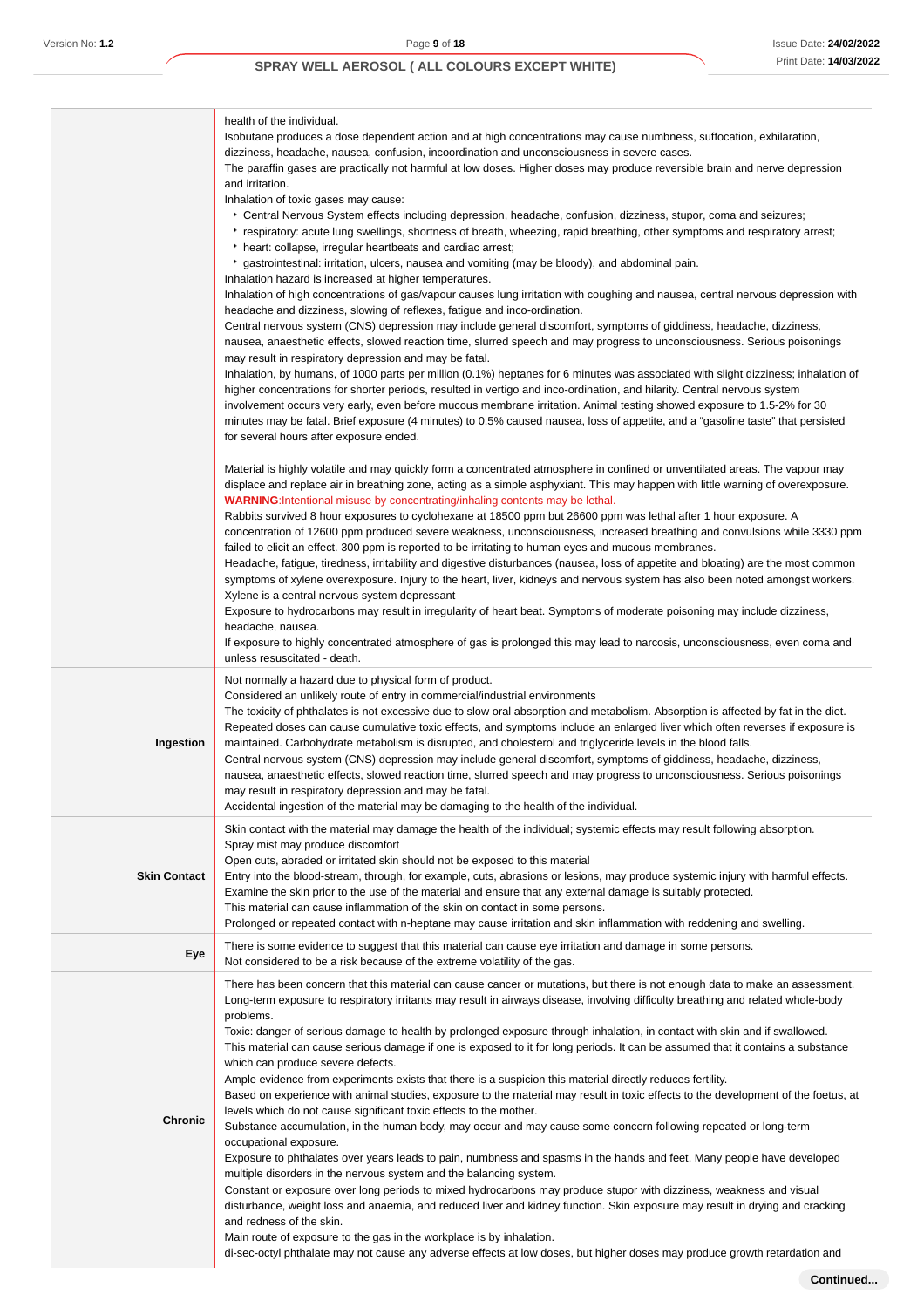|                              | developing foetus, according to animal testing.<br>Evaluation of workers chronically exposed to xylene has demonstrated lack of genetic toxicity.                                                                               | increased weight of the liver and kidney, and liver cancers. It can cause testicular damage and skeletal abnormalities to the<br>Women exposed to xylene in the first 3 months of pregnancy showed a slightly increased risk of miscarriage and birth defects.<br>Chronic solvent inhalation exposures may result in nervous system impairment and liver and blood changes. [PATTYS] |
|------------------------------|---------------------------------------------------------------------------------------------------------------------------------------------------------------------------------------------------------------------------------|--------------------------------------------------------------------------------------------------------------------------------------------------------------------------------------------------------------------------------------------------------------------------------------------------------------------------------------------------------------------------------------|
| <b>SPRAY WELL AEROSOL (</b>  | <b>TOXICITY</b>                                                                                                                                                                                                                 | <b>IRRITATION</b>                                                                                                                                                                                                                                                                                                                                                                    |
| ALL COLOURS EXCEPT<br>WHITE) | Not Available                                                                                                                                                                                                                   | Not Available                                                                                                                                                                                                                                                                                                                                                                        |
|                              | <b>TOXICITY</b>                                                                                                                                                                                                                 | <b>IRRITATION</b>                                                                                                                                                                                                                                                                                                                                                                    |
|                              | Dermal (rabbit) LD50: >2000 mg/kg[1]                                                                                                                                                                                            | Eye: no adverse effect observed (not irritating)[1]                                                                                                                                                                                                                                                                                                                                  |
| n-heptane                    | Inhalation(Rat) LC50; $>29.29$ mg/l4h <sup>[1]</sup>                                                                                                                                                                            | Skin: no adverse effect observed (not irritating)[1]                                                                                                                                                                                                                                                                                                                                 |
|                              | Oral (Rat) LD50; >5000 mg/kg[1]                                                                                                                                                                                                 |                                                                                                                                                                                                                                                                                                                                                                                      |
|                              | <b>TOXICITY</b>                                                                                                                                                                                                                 | <b>IRRITATION</b>                                                                                                                                                                                                                                                                                                                                                                    |
|                              | Dermal (rabbit) LD50: >2000 mg/kg[1]                                                                                                                                                                                            | Eye: no adverse effect observed (not irritating)[1]                                                                                                                                                                                                                                                                                                                                  |
| cyclohexane                  | Inhalation(Rat) LC50; >5540 ppm4h <sup>[1]</sup>                                                                                                                                                                                | Skin(rabbit): 1548 mg/48hr - mild                                                                                                                                                                                                                                                                                                                                                    |
|                              | Oral (Rat) LD50; 12705 mg/kg <sup>[2]</sup>                                                                                                                                                                                     | Skin: adverse effect observed (irritating)[1]                                                                                                                                                                                                                                                                                                                                        |
|                              |                                                                                                                                                                                                                                 | Skin: no adverse effect observed (not irritating)[1]                                                                                                                                                                                                                                                                                                                                 |
|                              | <b>TOXICITY</b>                                                                                                                                                                                                                 | <b>IRRITATION</b>                                                                                                                                                                                                                                                                                                                                                                    |
|                              | dermal (guinea pig) LD50: 10000 mg/kg[2]                                                                                                                                                                                        | Eye (rabbit): 500 mg/24h mild                                                                                                                                                                                                                                                                                                                                                        |
| di-sec-octyl phthalate       | Inhalation(Rat) LC50; $>10.62$ mg/l4h <sup>[2]</sup>                                                                                                                                                                            | Eye: adverse effect observed (irritating)[1]                                                                                                                                                                                                                                                                                                                                         |
|                              | Oral (Mouse) LD50; 1500 mg/kg <sup>[2]</sup>                                                                                                                                                                                    | Skin (rabbit): 500 mg/24h mild                                                                                                                                                                                                                                                                                                                                                       |
|                              |                                                                                                                                                                                                                                 | Skin: adverse effect observed (irritating)[1]                                                                                                                                                                                                                                                                                                                                        |
|                              | <b>TOXICITY</b>                                                                                                                                                                                                                 | <b>IRRITATION</b>                                                                                                                                                                                                                                                                                                                                                                    |
|                              | Dermal (rabbit) LD50: >2000 mg/kg[1]                                                                                                                                                                                            | Eye: no adverse effect observed (not irritating)[1]                                                                                                                                                                                                                                                                                                                                  |
| n-octane                     | Inhalation(Rat) LC50; >24.88 mg/l4h[1]                                                                                                                                                                                          | Skin: no adverse effect observed (not irritating)[1]                                                                                                                                                                                                                                                                                                                                 |
|                              | Oral (Rat) LD50; >5000 mg/kg[1]                                                                                                                                                                                                 |                                                                                                                                                                                                                                                                                                                                                                                      |
|                              | <b>TOXICITY</b>                                                                                                                                                                                                                 | <b>IRRITATION</b>                                                                                                                                                                                                                                                                                                                                                                    |
|                              | Dermal (rabbit) LD50: >1700 mg/kg <sup>[2]</sup>                                                                                                                                                                                | Eye (human): 200 ppm irritant                                                                                                                                                                                                                                                                                                                                                        |
|                              | Inhalation(Rat) LC50; 5000 ppm4h $^{[2]}$                                                                                                                                                                                       | Eye (rabbit): 5 mg/24h SEVERE                                                                                                                                                                                                                                                                                                                                                        |
| xylene                       | Oral (Mouse) LD50; 2119 mg/kg <sup>[2]</sup>                                                                                                                                                                                    | Eye (rabbit): 87 mg mild                                                                                                                                                                                                                                                                                                                                                             |
|                              |                                                                                                                                                                                                                                 | Eye: adverse effect observed (irritating)[1]                                                                                                                                                                                                                                                                                                                                         |
|                              |                                                                                                                                                                                                                                 | Skin (rabbit):500 mg/24h moderate                                                                                                                                                                                                                                                                                                                                                    |
|                              |                                                                                                                                                                                                                                 | Skin: adverse effect observed (irritating)[1]                                                                                                                                                                                                                                                                                                                                        |
| butane                       | <b>TOXICITY</b>                                                                                                                                                                                                                 | <b>IRRITATION</b>                                                                                                                                                                                                                                                                                                                                                                    |
|                              | Inhalation(Rat) LC50; 658 mg/l4h <sup>[2]</sup>                                                                                                                                                                                 | Not Available                                                                                                                                                                                                                                                                                                                                                                        |
|                              | <b>TOXICITY</b>                                                                                                                                                                                                                 | <b>IRRITATION</b>                                                                                                                                                                                                                                                                                                                                                                    |
| propane                      | Inhalation(Rat) LC50; >13023 ppm4h[1]                                                                                                                                                                                           | Not Available                                                                                                                                                                                                                                                                                                                                                                        |
| Legend:                      | 1. Value obtained from Europe ECHA Registered Substances - Acute toxicity 2.* Value obtained from manufacturer's SDS.<br>Unless otherwise specified data extracted from RTECS - Register of Toxic Effect of chemical Substances |                                                                                                                                                                                                                                                                                                                                                                                      |

| <b>SPRAY WELL AEROSOL (</b><br><b>ALL COLOURS EXCEPT</b><br>WHITE) | Asthma-like symptoms may continue for months or even years after exposure to the material ends. This may be due to a<br>non-allergic condition known as reactive airways dysfunction syndrome (RADS) which can occur after exposure to high levels of<br>highly irritating compound. Main criteria for diagnosing RADS include the absence of previous airways disease in a non-atopic<br>individual, with sudden onset of persistent asthma-like symptoms within minutes to hours of a documented exposure to the<br>irritant. Other criteria for diagnosis of RADS include a reversible airflow pattern on lung function tests, moderate to severe<br>bronchial hyperreactivity on methacholine challenge testing, and the lack of minimal lymphocytic inflammation, without<br>eosinophilia. |
|--------------------------------------------------------------------|-------------------------------------------------------------------------------------------------------------------------------------------------------------------------------------------------------------------------------------------------------------------------------------------------------------------------------------------------------------------------------------------------------------------------------------------------------------------------------------------------------------------------------------------------------------------------------------------------------------------------------------------------------------------------------------------------------------------------------------------------------------------------------------------------|
| <b>CYCLOHEXANE</b>                                                 | Bacteria mutagen                                                                                                                                                                                                                                                                                                                                                                                                                                                                                                                                                                                                                                                                                                                                                                                |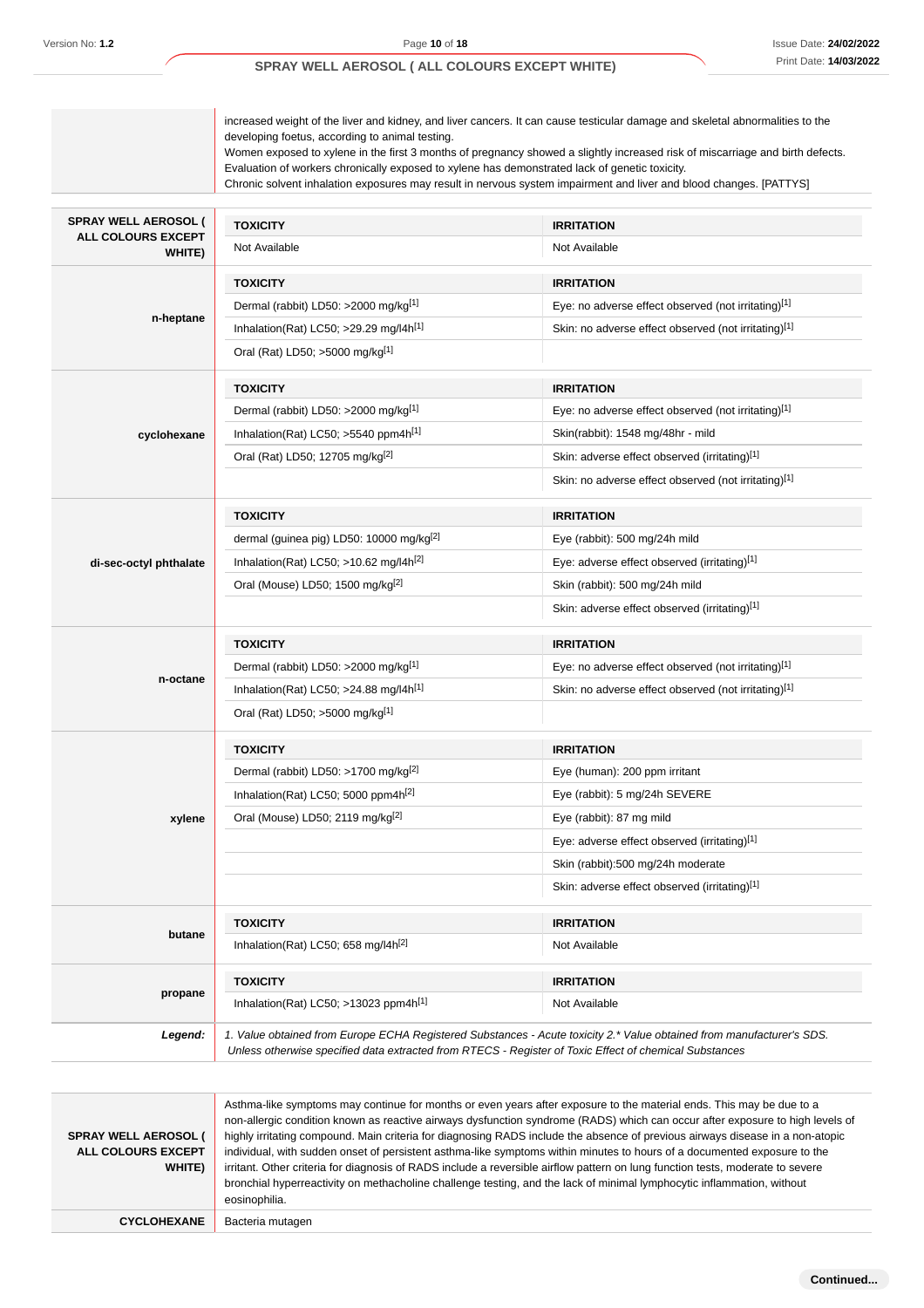#### Di-sec-octyl phthalate (DEHP) in animal testing has not been shown to be acutely toxic when swallowed. Very high doses may cause reduced growth and increased liver and kidney weights. In animals, DEHP does not seem to affect fertility; however it may cause birth defects (notably of the bone) and mutations. Workers exposed to phthalate vapours have noted pain, numbness and limb spasms after years of exposure, with inflammation of nerves and poor balance. The material may be irritating to the eye, with prolonged contact causing inflammation. Repeated or prolonged exposure to irritants may produce conjunctivitis. Available data indicate that phthalate esters are minimally toxic by swallowing, inhalation and skin contact. Repeated exposure may result in weight gain, liver enlargement and induction of liver enzymes. They may also cause shrinking of the testicles and other structural malformations. They may reduce male and female fertility and number of live births, according to animal testing. **DI-SEC-OCTYL NOTE:** Substance has been shown to be mutagenic in at least one assay, or belongs to a family of chemicals producing damage **PHTHALATE** or change to cellular DNA. **WARNING:** This substance has been classified by the IARC as Group 2B: Possibly Carcinogenic to Humans. Tenth Annual Report on Carcinogens: Substance anticipated to be Carcinogen [National Toxicology Program: U.S. Dep. of Health & Human Services 2002] Oral (rat) NOAEL: 28.9-36.1 mg/kg/day Gastrointestinal changes, respiratory system changes, somnolence, haemorrhage, necrotic changes in GI tract, lowered blood pressure, liver, endocrine tumours, foetotoxicity, paternal effects, maternal effects, specific developmental abnormalities (hepatobiliary system, musculoskeletal system, cardiovascular system, urogenital system, central nervous system, eye/ear), foetolethality recorded. **N-OCTANE** Oral (rat) LD50: 5630 mg/kg<sup>\*</sup> [CCINFO] Nil reported Reproductive effector in rats The material may produce severe irritation to the eye causing pronounced inflammation. Repeated or prolonged exposure to irritants may produce conjunctivitis. **XYLENE** The substance is classified by IARC as Group 3: **NOT** classifiable as to its carcinogenicity to humans. Evidence of carcinogenicity may be inadequate or limited in animal testing. **PROPANE** No significant acute toxicological data identified in literature search. **SPRAY WELL AEROSOL ( ALL COLOURS EXCEPT** The material may produce peroxisome proliferation. Peroxisomes are single, membrane limited organelles in the cytoplasm that **WHITE) & DI-SEC-OCTYL** are found in the cells of animals, plants, fungi, and protozoa. **PHTHALATE DI-SEC-OCTYL** The material may cause skin irritation after prolonged or repeated exposure and may produce on contact skin redness, swelling, **PHTHALATE & XYLENE** the production of vesicles, scaling and thickening of the skin. **Acute Toxicity X Carcinogenicity** × **Skin Irritation/Corrosion X Reproductivity**  $\checkmark$ **Serious Eye Damage/Irritation X CONSIDER CONSIDER STOT** - Single Exposure × **Respiratory or Skin STOT - Repeated Exposure**<br> **STOT - Repeated Exposure**  $\boldsymbol{\mathsf{x}}$ **Mutagenicity Aspiration Hazard** × Legend:  $\mathsf{X}$  – Data either not available or does not fill the criteria for classification  $\blacktriangleright$  – Data available to make classification

## **SECTION 12 Ecological information**

**Toxicity**

| <b>SPRAY WELL AEROSOL (</b><br>ALL COLOURS EXCEPT<br>WHITE) | Endpoint         | <b>Test Duration (hr)</b> | <b>Species</b>                | Value                   | <b>Source</b>           |
|-------------------------------------------------------------|------------------|---------------------------|-------------------------------|-------------------------|-------------------------|
|                                                             | Not<br>Available | Not Available             | Not Available                 | <b>Not</b><br>Available | <b>Not</b><br>Available |
|                                                             | Endpoint         | <b>Test Duration (hr)</b> | <b>Species</b>                | Value                   | <b>Source</b>           |
|                                                             | NOEC(ECx)        | 504h                      | Crustacea                     | $0.17$ mg/l             | $\overline{2}$          |
| n-heptane                                                   | LC50             | 96h                       | Fish                          | 3446.8mg/L              | 4                       |
|                                                             | <b>EC50</b>      | 48h                       | Crustacea                     | $0.64$ mg/l             | $\overline{2}$          |
|                                                             | Endpoint         | <b>Test Duration (hr)</b> | <b>Species</b>                | Value                   | <b>Source</b>           |
| cyclohexane                                                 | EC50(ECx)        | 48h                       | Crustacea                     | 0.9 <sub>mg</sub> /l    | 2                       |
|                                                             | <b>BCF</b>       | 1344h                     | Fish                          | 31-102                  | 7                       |
|                                                             | <b>EC50</b>      | 72h                       | Algae or other aquatic plants | $3.428$ mg/l            | $\overline{2}$          |
|                                                             | <b>LC50</b>      | 96h                       | Fish                          | $4.53$ mg/l             | $\overline{2}$          |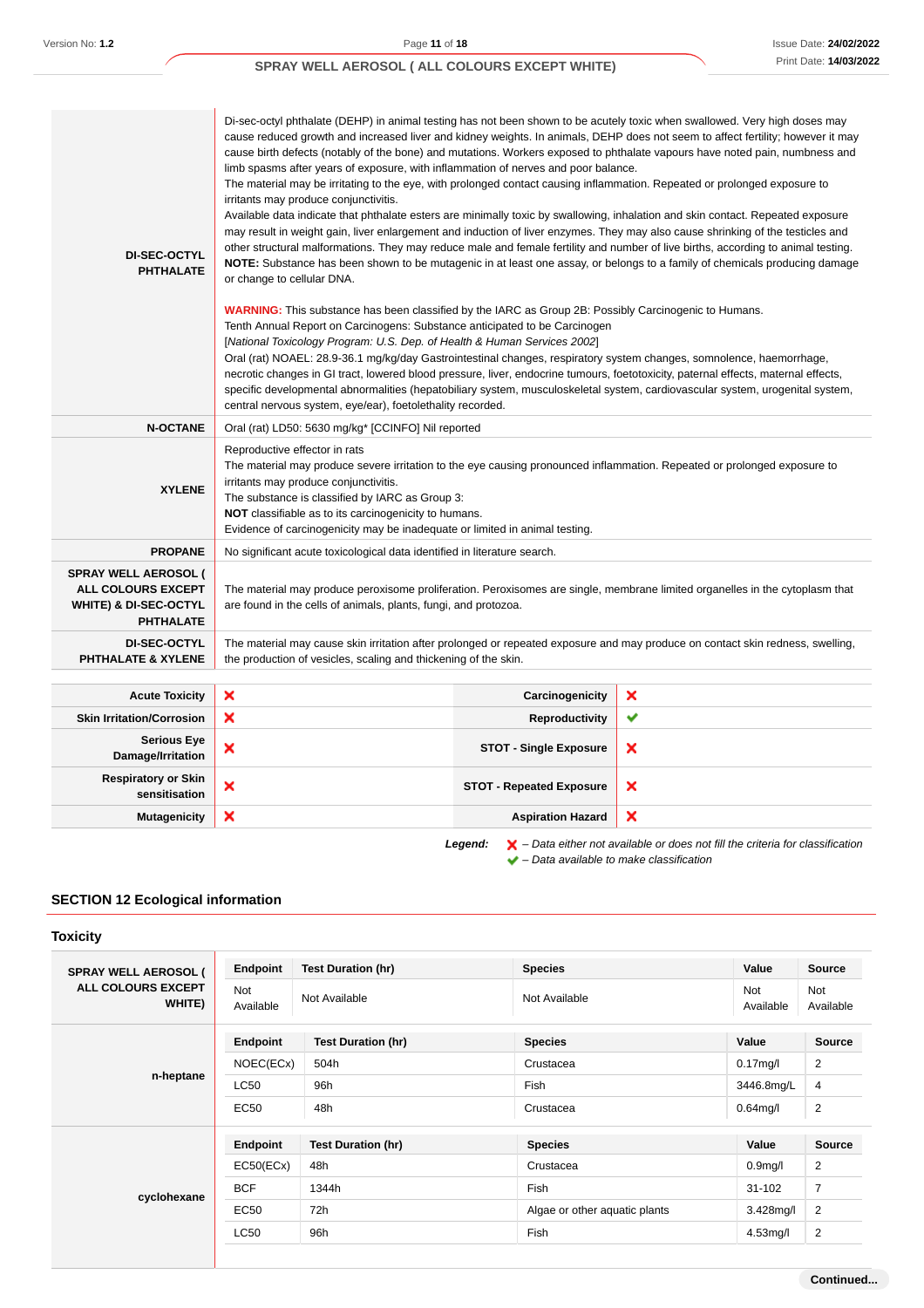|                        | <b>EC50</b>       | 48h                       | Crustacea                     | 0.9 <sub>m</sub> g/l | $\overline{2}$ |
|------------------------|-------------------|---------------------------|-------------------------------|----------------------|----------------|
|                        | <b>EC50</b>       | 96h                       | Algae or other aquatic plants | 2.17mg/l             | $\overline{2}$ |
|                        | Endpoint          | <b>Test Duration (hr)</b> | <b>Species</b>                | Value                | Source         |
|                        | NOEC(ECx)         | 1680h                     | Fish                          | $0.007$ mg/l         | $\mathbf{1}$   |
|                        | <b>BCF</b>        | 1344h                     | Fish                          | $< 0.7 - 29.7$       | $\overline{7}$ |
|                        | ErC50             | 72h                       | Algae or other aquatic plants | $>130$ mg/l          | $\mathbf{1}$   |
| di-sec-octyl phthalate | LC50              | 96h                       | Fish                          | $>0.16$ mg/l         | $\overline{2}$ |
|                        | <b>EC50</b>       | 72h                       | Algae or other aquatic plants | $>130$ mg/l          | $\mathbf{1}$   |
|                        | <b>EC50</b>       | 48h                       | Crustacea                     | $>0.16$ mg/l         | $\mathbf{1}$   |
|                        | <b>EC50</b>       | 96h                       | Algae or other aquatic plants | $>0.1$ mg/l          | $\mathbf{1}$   |
|                        | Endpoint          | <b>Test Duration (hr)</b> | <b>Species</b>                | Value                | <b>Source</b>  |
| n-octane               | NOEC(ECx)         | 504h                      | Crustacea                     | $0.17$ mg/l          | $\overline{2}$ |
|                        | <b>EC50</b>       | 48h                       | Crustacea                     | $0.3$ mg/l           | $\overline{2}$ |
|                        | Endpoint          | <b>Test Duration (hr)</b> | <b>Species</b>                | Value                | Source         |
|                        | NOEC(ECx)         | 73h                       | Algae or other aquatic plants | $0.44$ mg/l          | 2              |
| xylene                 | <b>LC50</b>       | 96h                       | Fish                          | 2.6 <sub>m</sub> g/l | $\mathbf{2}$   |
|                        | <b>EC50</b>       | 72h                       | Algae or other aquatic plants | $4.6$ mg/l           | $\overline{2}$ |
|                        | <b>EC50</b>       | 48h                       | Crustacea                     | 1.8 <sub>m</sub> g/l | $\overline{2}$ |
|                        | Endpoint          | <b>Test Duration (hr)</b> | <b>Species</b>                | Value                | Source         |
|                        | EC50(ECx)         | 96h                       | Algae or other aquatic plants | 7.71mg/l             | $\overline{2}$ |
| butane                 | L <sub>C</sub> 50 | 96h                       | Fish                          | 24.11mg/l            | $\overline{2}$ |
|                        | <b>EC50</b>       | 96h                       | Algae or other aquatic plants | 7.71mg/l             | $\overline{2}$ |
|                        | Endpoint          | <b>Test Duration (hr)</b> | <b>Species</b>                | Value                | <b>Source</b>  |
|                        | EC50(ECx)         | 96h                       | Algae or other aquatic plants | 7.71mg/l             | $\overline{2}$ |
| propane                | LC50              | 96h                       | Fish                          | 24.11mg/l            | $\overline{2}$ |
|                        | <b>EC50</b>       | 96h                       | Algae or other aquatic plants | $7.71$ mg/l          | $\overline{2}$ |
|                        |                   |                           |                               |                      |                |

**Legend:** Extracted from 1. IUCLID Toxicity Data 2. Europe ECHA Registered Substances - Ecotoxicological Information - Aquatic Toxicity 4. US EPA, Ecotox database - Aquatic Toxicity Data 5. ECETOC Aquatic Hazard Assessment Data 6. NITE (Japan) - Bioconcentration Data 7. METI (Japan) - Bioconcentration Data 8. Vendor Data

On the basis of available evidence concerning either toxicity, persistence, potential to accumulate and or observed environmental fate and behaviour, the material may present a danger, immediate or long-term and /or delayed, to the structure and/ or functioning of natural ecosystems.

Very toxic to aquatic organisms, may cause long-term adverse effects in the aquatic environment.

Do NOT allow product to come in contact with surface waters or to intertidal areas below the mean high water mark. Do not contaminate water when cleaning equipment or disposing of equipment wash-waters.

Wastes resulting from use of the product must be disposed of on site or at approved waste sites.

For Aromatic Substances Series:

Environmental Fate: Large, molecularly complex polycyclic aromatic hydrocarbons, or PAHs, are persistent in the environment longer than smaller PAHs.

Atmospheric Fate: PAHs are 'semi-volatile substances" which can move between the atmosphere and the Earth's surface in repeated, temperature-driven cycles of deposition and volatilization. Terrestrial Fate: BTEX compounds have the potential to move through soil and contaminate ground water, and their vapors are highly flammable and explosive.

Ecotoxicity - Within an aromatic series, acute toxicity increases with increasing alkyl substitution on the aromatic nucleus.

For petroleum distillates:

Environmental fate:

When petroleum substances are released into the environment, four major fate processes will take place: dissolution in water, volatilization, biodegradation and adsorption. These processes will cause changes in the composition of these UVCB substances. In the case of spills on land or water surfaces, photodegradationanother fate process-can also be significant.

As noted previously, the solubility and vapour pressure of components within a mixture will differ from those of the component alone.

For n-Heptane: Log Kow: 4.66; Koc: 2400-8100; Half-life (hr) Air: 52.8; Half-life (hr) Surface Water: 2.9-312; Henry's atm m3 /mol: 2.06; BOD 5 (if unstated): 1.92; COD: 0.06; BCF: 340-2000; Log BCF: 2.53-3.31.

Atmospheric Fate: Breakdown of n-heptane by sunlight is not expected to be an important fate process. If released to the atmosphere, n-heptane is expected to exist entirely in the vapor phase, in ambient air. Reactions hydroxyl radicals in the atmosphere have been shown to be important. For Xylenes:

log Koc : 2.05-3.08; Koc : 25.4-204; Half-life (hr) air : 0.24-42; Half-life (hr) H2O surface water : 24-672; Half-life (hr) H2O ground : 336-8640; Half-life (hr) soil : 52-672; Henry's Pa m3 /mol : 637-879; Henry's atm m3 /mol - 7.68E-03; BOD 5 if unstated - 1.4,1%; COD - 2.56,13% ThOD - 3.125 : BCF : 23; log BCF : 1.17-2.41.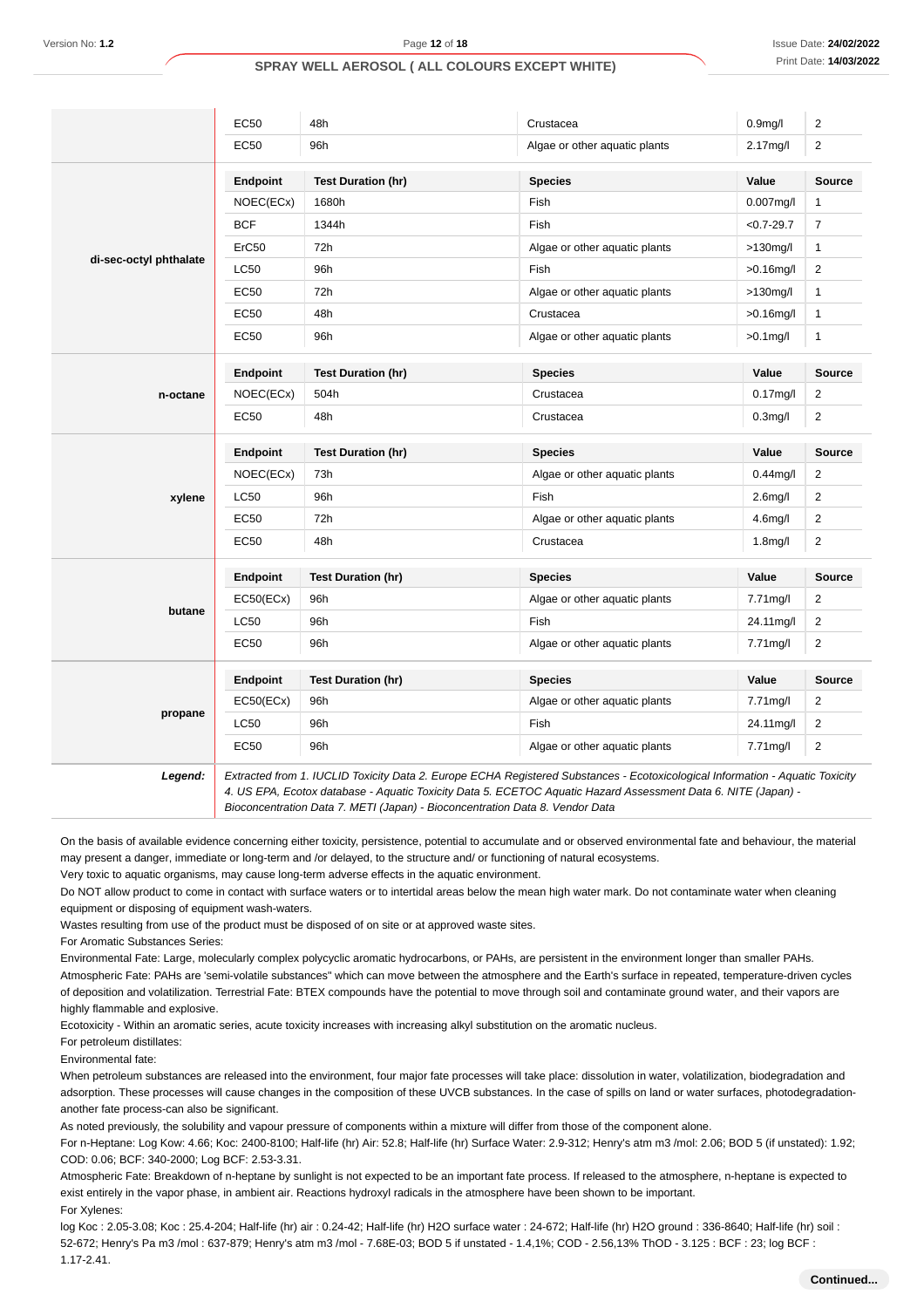Environmental Fate: Most xylenes released to the environment will occur in the atmosphere and volatilisation is the dominant environmental fate process. Soil - Xylenes are expected to have moderate mobility in soil evaporating rapidly from soil surfaces. The extent of the degradation is expected to depend on its concentration, residence time in the soil, the nature of the soil, and whether resident microbial populations have been acclimated. For Phthalate Esters:

Terrestrial Fate: Phthalate esters have been observed to broken down by a wide range of bacteria. Biodegradation is, therefore, expected to be the dominant fate in surface soils and sediments.

Little information is available on the fate of phthalate esters in soil, even though the primary point of entry, (landfills). The migration of phthalate esters out of plastics is slow.

For Butane (Synonym: n-Butane): Log Kow: 2.89; Koc: 450-900; Henry s Law Constant: 0.95 atm-cu m/mole, Vapor Pressure: 1820 mm Hg; BCF: 1.9.

Atmospheric Fate: Butane is expected to exist only as a gas in the ambient atmosphere. Gas-phase n-butane is degraded in the atmosphere by reaction with hydroxyl radicals; the half-life for this reaction in air is estimated to be 6.3 days, (@ 25 C). Butane is not expected to absorb UV light and probably will probably not be broken down directly by sunlight in the atmosphere.

For Cyclohexanes: log Kow: 3.44; Water Solubility: 54.8 mg/L (25 C); Vapor Pressure: 97.6 mm Hg (25 C); Henry s Law Constant: 0.193 atm-m3/mole; Koc: 480; Half-life (hr) air: 6-52; Half-life (hr) H2O surface water: 2; ThOD: 3.42. BCF: 242.

Atmospheric Fate: In the atmosphere, cyclohexane will degrade by reaction with photochemically produced hydroxyl radicals (half-life 52 hours). Photodegradation occurs in about 6 hours in the presence of nitrogen oxides (photochemical smog conditions).

For Propane: Koc 460. log

Kow 2.36.

Henry's Law constant of 7.07x10-1 atm-cu m/mole, derived from its vapour pressure, 7150 mm Hg, and water solubility, 62.4 mg/L. Estimated BCF: 13.1. **DO NOT** discharge into sewer or waterways.

#### **Persistence and degradability**

| Ingredient             | Persistence: Water/Soil       | <b>Persistence: Air</b>       |
|------------------------|-------------------------------|-------------------------------|
| n-heptane              | <b>LOW</b>                    | <b>LOW</b>                    |
| cyclohexane            | $HIGH$ (Half-life = 360 days) | LOW (Half-life $=$ 3.63 days) |
| di-sec-octyl phthalate | $HIGH$ (Half-life = 389 days) | LOW (Half-life $= 1.21$ days) |
| n-octane               | LOW                           | <b>LOW</b>                    |
| xylene                 | $HIGH$ (Half-life = 360 days) | LOW (Half-life $= 1.83$ days) |
| butane                 | LOW                           | <b>LOW</b>                    |
| propane                | LOW                           | <b>LOW</b>                    |

#### **Bioaccumulative potential**

| Ingredient             | <b>Bioaccumulation</b> |
|------------------------|------------------------|
| n-heptane              | $HIGH (LogKOW = 4.66)$ |
| cyclohexane            | LOW (BCF = $242$ )     |
| di-sec-octyl phthalate | $HIGH (BCF = 24500)$   |
| n-octane               | $HIGH (LogKOW = 5.18)$ |
| xylene                 | $MEDIUM (BCF = 740)$   |
| butane                 | LOW (LogKOW = $2.89$ ) |
| propane                | LOW (LogKOW = $2.36$ ) |

#### **Mobility in soil**

| Ingredient             | Mobility             |
|------------------------|----------------------|
| n-heptane              | $LOW (KOC = 274.7)$  |
| cyclohexane            | $LOW (KOC = 165.5)$  |
| di-sec-octyl phthalate | $LOW (KOC = 165400)$ |
| n-octane               | $LOW (KOC = 506.7)$  |
| butane                 | $LOW (KOC = 43.79)$  |
| propane                | $LOW (KOC = 23.74)$  |

#### **SECTION 13 Disposal considerations**

#### **Waste treatment methods**

**Product / Packaging disposal**

Recycle wherever possible or consult manufacturer for recycling options. Consult State Land Waste Management Authority for disposal. **DO NOT** allow wash water from cleaning or process equipment to enter drains.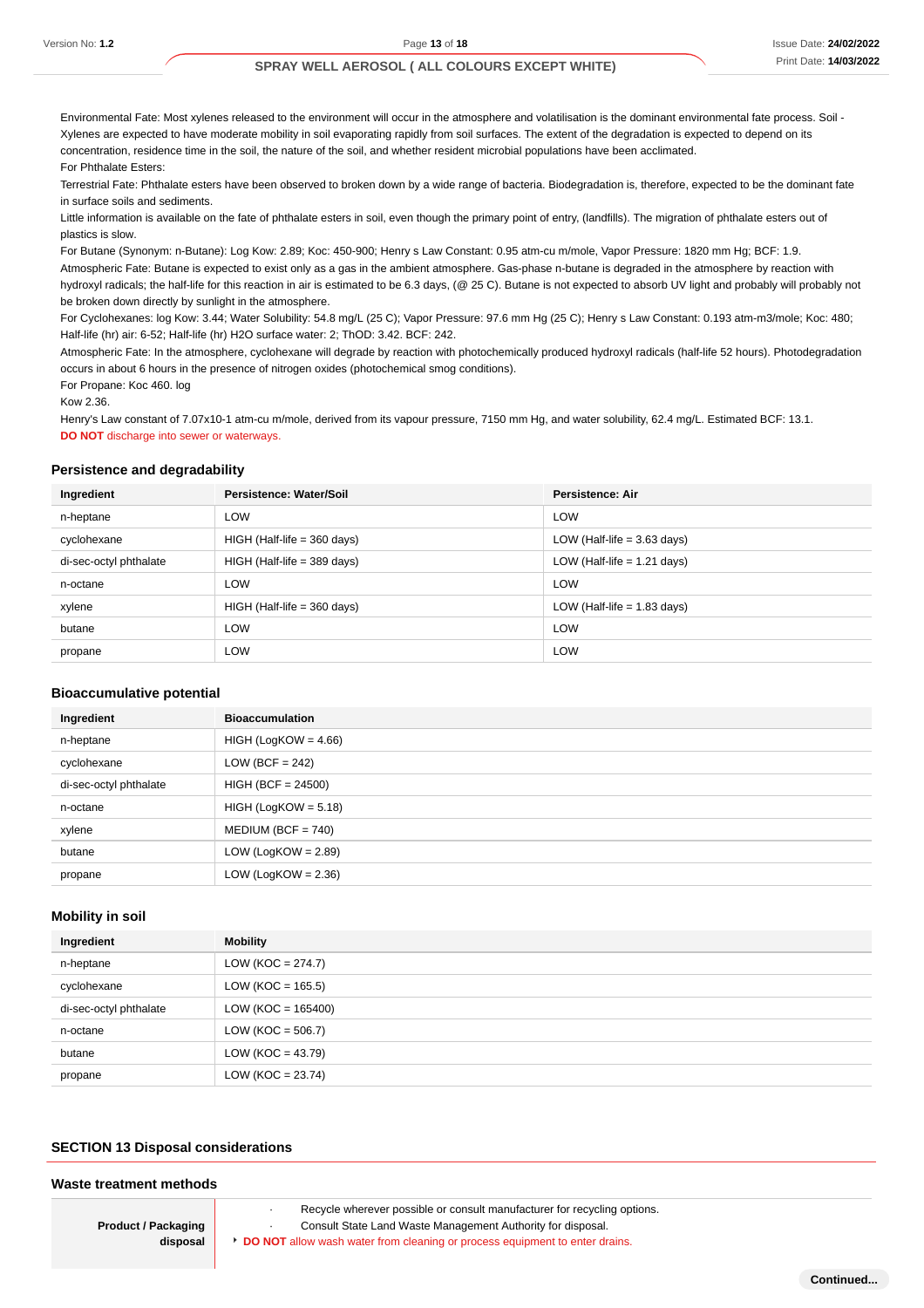| It may be necessary to collect all wash water for treatment before disposal.                                      |
|-------------------------------------------------------------------------------------------------------------------|
| In all cases disposal to sewer may be subject to local laws and regulations and these should be considered first. |
| • Where in doubt contact the responsible authority.                                                               |
| Consult State Land Waste Management Authority for disposal.                                                       |
| Discharge contents of damaged aerosol cans at an approved site.                                                   |
| Allow small quantities to evaporate.                                                                              |
| DO NOT incinerate or puncture aerosol cans.                                                                       |

Ensure that the hazardous substance is disposed in accordance with the Hazardous Substances (Disposal) Notice 2017

#### **Disposal Requirements**

Packages that have been in direct contact with the hazardous substance must be only disposed if the hazardous substance was appropriately removed and cleaned out from the package. The package must be disposed according to the manufacturer's directions taking into account the material it is made of. Packages which hazardous content have been appropriately treated and removed may be recycled.

The hazardous substance must only be disposed if it has been treated by a method that changed the characteristics or composition of the substance and it is no longer hazardous.

#### **SECTION 14 Transport information**

#### **Labels Required**

| <b>Marine Pollutant</b> |                |
|-------------------------|----------------|
| <b>HAZCHEM</b>          | Not Applicable |

#### **Land transport (UN)**

| <b>UN number</b>                | 1950                                                                            |
|---------------------------------|---------------------------------------------------------------------------------|
| UN proper shipping name         | AEROSOLS                                                                        |
| Transport hazard class(es)      | 2.1<br>Class<br>Subrisk<br>Not Applicable                                       |
| Packing group                   | Not Applicable                                                                  |
| <b>Environmental hazard</b>     | Environmentally hazardous                                                       |
| Special precautions for<br>user | Special provisions<br>63, 190, 277, 327, 344, 381<br>Limited quantity<br>1000ml |

## **Air transport (ICAO-IATA / DGR)**

| <b>UN number</b>                | 1950                                                                                                    |  |                |  |  |
|---------------------------------|---------------------------------------------------------------------------------------------------------|--|----------------|--|--|
| UN proper shipping name         | Aerosols, flammable                                                                                     |  |                |  |  |
| Transport hazard class(es)      | <b>ICAO/IATA Class</b><br>2.1<br><b>ICAO / IATA Subrisk</b><br>Not Applicable<br>10L<br><b>ERG Code</b> |  |                |  |  |
| Packing group                   | Not Applicable                                                                                          |  |                |  |  |
| <b>Environmental hazard</b>     | Environmentally hazardous                                                                               |  |                |  |  |
|                                 | Special provisions                                                                                      |  | A145 A167 A802 |  |  |
| Special precautions for<br>user | Cargo Only Packing Instructions                                                                         |  | 203            |  |  |
|                                 | Cargo Only Maximum Qty / Pack                                                                           |  | 150 kg         |  |  |
|                                 | Passenger and Cargo Packing Instructions                                                                |  | 203            |  |  |
|                                 | Passenger and Cargo Maximum Qty / Pack                                                                  |  | 75 kg          |  |  |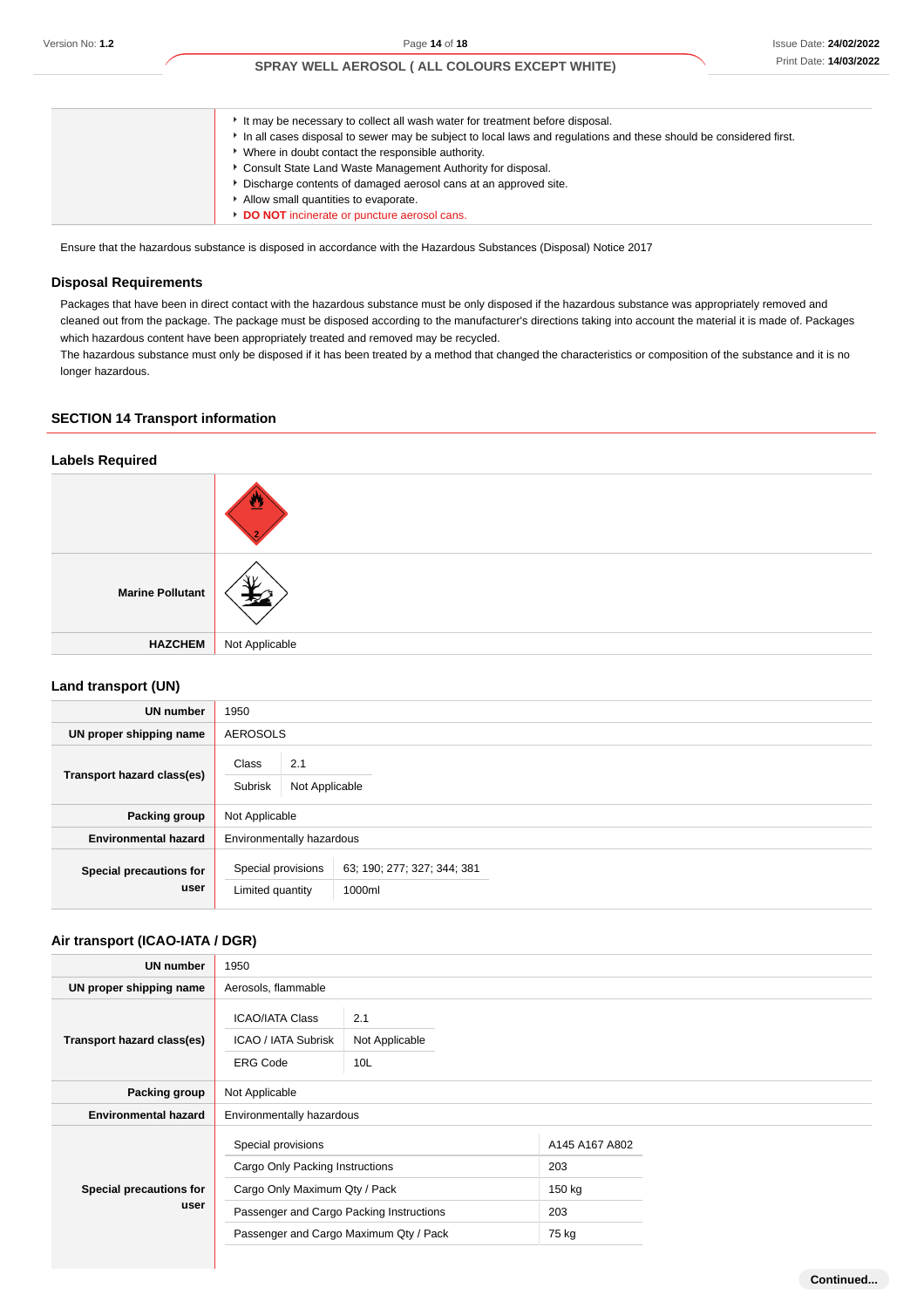| Passenger and Cargo Limited Quantity Packing Instructions | Y203    |
|-----------------------------------------------------------|---------|
| Passenger and Cargo Limited Maximum Qty / Pack            | 30 kg G |

## **Sea transport (IMDG-Code / GGVSee)**

| <b>UN number</b>                | 1950                                                                 |                                                     |  |
|---------------------------------|----------------------------------------------------------------------|-----------------------------------------------------|--|
| UN proper shipping name         | <b>AEROSOLS</b>                                                      |                                                     |  |
| Transport hazard class(es)      | <b>IMDG Class</b><br><b>IMDG Subrisk</b>                             | 2.1<br>Not Applicable                               |  |
| Packing group                   | Not Applicable                                                       |                                                     |  |
| <b>Environmental hazard</b>     | <b>Marine Pollutant</b>                                              |                                                     |  |
| Special precautions for<br>user | <b>EMS Number</b><br>Special provisions<br><b>Limited Quantities</b> | $F-D, S-U$<br>63 190 277 327 344 381 959<br>1000 ml |  |

## **Transport in bulk according to Annex II of MARPOL and the IBC code**

Not Applicable

## **Transport in bulk in accordance with MARPOL Annex V and the IMSBC Code**

| <b>Product name</b>    | Group         |
|------------------------|---------------|
| n-heptane              | Not Available |
| cyclohexane            | Not Available |
| di-sec-octyl phthalate | Not Available |
| n-octane               | Not Available |
| xylene                 | Not Available |
| butane                 | Not Available |
| propane                | Not Available |

#### **Transport in bulk in accordance with the ICG Code**

| <b>Product name</b>    | <b>Ship Type</b> |
|------------------------|------------------|
| n-heptane              | Not Available    |
| cyclohexane            | Not Available    |
| di-sec-octyl phthalate | Not Available    |
| n-octane               | Not Available    |
| xylene                 | Not Available    |
| butane                 | Not Available    |
| propane                | Not Available    |

#### **SECTION 15 Regulatory information**

#### **Safety, health and environmental regulations / legislation specific for the substance or mixture**

This substance is to be managed using the conditions specified in an applicable Group Standard

| <b>HSR Number</b> | <b>Group Standard</b>                  |
|-------------------|----------------------------------------|
| HSR002515         | Aerosols Flammable Group Standard 2020 |

Please refer to Section 8 of the SDS for any applicable tolerable exposure limit or Section 12 for environmental exposure limit.

#### **n-heptane is found on the following regulatory lists**

New Zealand Approved Hazardous Substances with controls New Zealand Hazardous Substances and New Organisms (HSNO) Act - Classification of Chemicals

New Zealand Hazardous Substances and New Organisms (HSNO) Act - Classification of Chemicals - Classification Data

New Zealand Inventory of Chemicals (NZIoC) New Zealand Workplace Exposure Standards (WES)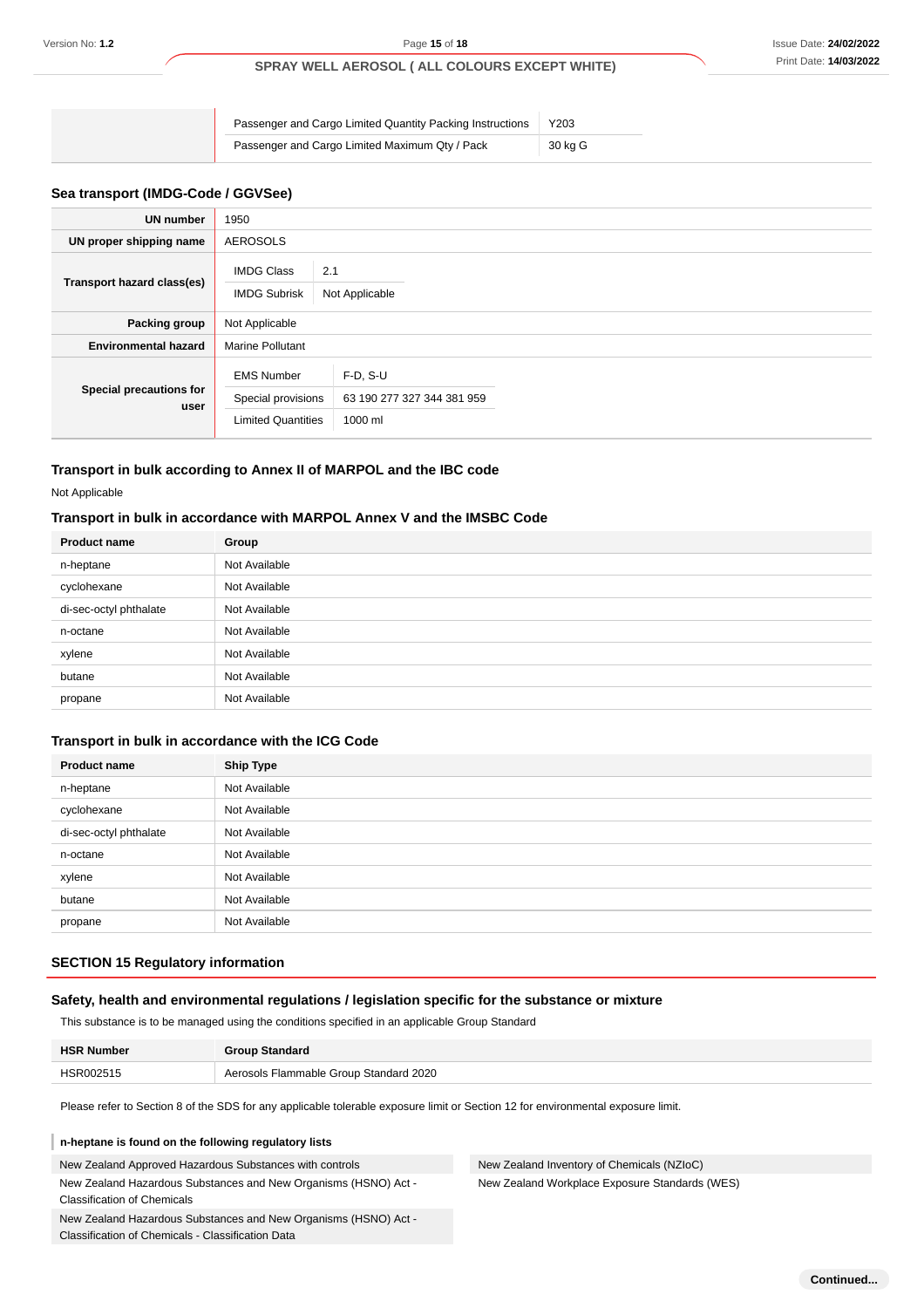$\mathbf{r}$ 

## **SPRAY WELL AEROSOL ( ALL COLOURS EXCEPT WHITE)**

| cyclohexane is found on the following regulatory lists                                                               |                                                                                                                      |
|----------------------------------------------------------------------------------------------------------------------|----------------------------------------------------------------------------------------------------------------------|
| New Zealand Approved Hazardous Substances with controls                                                              | New Zealand Inventory of Chemicals (NZIoC)                                                                           |
| New Zealand Hazardous Substances and New Organisms (HSNO) Act -<br><b>Classification of Chemicals</b>                | New Zealand Workplace Exposure Standards (WES)                                                                       |
| New Zealand Hazardous Substances and New Organisms (HSNO) Act -<br>Classification of Chemicals - Classification Data |                                                                                                                      |
| di-sec-octyl phthalate is found on the following regulatory lists                                                    |                                                                                                                      |
| Chemical Footprint Project - Chemicals of High Concern List                                                          | New Zealand Hazardous Substances and New Organisms (HSNO) Act -                                                      |
| International Agency for Research on Cancer (IARC) - Agents Classified by                                            | <b>Classification of Chemicals</b>                                                                                   |
| the IARC Monographs                                                                                                  | New Zealand Hazardous Substances and New Organisms (HSNO) Act -                                                      |
| International Agency for Research on Cancer (IARC) - Agents Classified by                                            | Classification of Chemicals - Classification Data                                                                    |
| the IARC Monographs - Group 2B: Possibly carcinogenic to humans                                                      | New Zealand Inventory of Chemicals (NZIoC)                                                                           |
| New Zealand Approved Hazardous Substances with controls                                                              | New Zealand Workplace Exposure Standards (WES)                                                                       |
| n-octane is found on the following regulatory lists                                                                  |                                                                                                                      |
| New Zealand Approved Hazardous Substances with controls                                                              | New Zealand Inventory of Chemicals (NZIoC)                                                                           |
| New Zealand Hazardous Substances and New Organisms (HSNO) Act -<br><b>Classification of Chemicals</b>                | New Zealand Workplace Exposure Standards (WES)                                                                       |
| New Zealand Hazardous Substances and New Organisms (HSNO) Act -                                                      |                                                                                                                      |
| Classification of Chemicals - Classification Data                                                                    |                                                                                                                      |
| xylene is found on the following regulatory lists                                                                    |                                                                                                                      |
| International Agency for Research on Cancer (IARC) - Agents Classified by<br>the IARC Monographs                     | New Zealand Hazardous Substances and New Organisms (HSNO) Act -<br>Classification of Chemicals - Classification Data |
| New Zealand Approved Hazardous Substances with controls                                                              | New Zealand Inventory of Chemicals (NZIoC)                                                                           |
| New Zealand Hazardous Substances and New Organisms (HSNO) Act -                                                      | New Zealand Workplace Exposure Standards (WES)                                                                       |
| <b>Classification of Chemicals</b>                                                                                   |                                                                                                                      |
| butane is found on the following regulatory lists                                                                    |                                                                                                                      |
| Chemical Footprint Project - Chemicals of High Concern List                                                          | New Zealand Hazardous Substances and New Organisms (HSNO) Act -                                                      |
| New Zealand Approved Hazardous Substances with controls                                                              | Classification of Chemicals - Classification Data                                                                    |
| New Zealand Hazardous Substances and New Organisms (HSNO) Act -                                                      | New Zealand Inventory of Chemicals (NZIoC)                                                                           |
| <b>Classification of Chemicals</b>                                                                                   | New Zealand Workplace Exposure Standards (WES)                                                                       |
| propane is found on the following regulatory lists                                                                   |                                                                                                                      |
| New Zealand Approved Hazardous Substances with controls                                                              | New Zealand Inventory of Chemicals (NZIoC)                                                                           |
| New Zealand Hazardous Substances and New Organisms (HSNO) Act -                                                      | New Zealand Workplace Exposure Standards (WES)                                                                       |
| <b>Classification of Chemicals</b>                                                                                   |                                                                                                                      |
| New Zealand Hazardous Substances and New Organisms (HSNO) Act -                                                      |                                                                                                                      |
| Classification of Chemicals - Classification Data                                                                    |                                                                                                                      |

#### **Hazardous Substance Location**

Subject to the Health and Safety at Work (Hazardous Substances) Regulations 2017.

| <b>Hazard Class</b> | <b>Quantity (Closed Containers)</b> | <b>Quantity (Open Containers)</b>  |
|---------------------|-------------------------------------|------------------------------------|
| 2.1.2A              | 3 000 L (aggregate water capacity)  | 3 000 L (aggregate water capacity) |

#### **Certified Handler**

Subject to Part 4 of the Health and Safety at Work (Hazardous Substances) Regulations 2017.

| <b>Class of substance</b> | <b>Quantities</b> |
|---------------------------|-------------------|
| Not Applicable            | Not Applicable    |

Refer Group Standards for further information

## **Maximum quantities of certain hazardous substances permitted on passenger service vehicles**

Subject to Regulation 13.14 of the Health and Safety at Work (Hazardous Substances) Regulations 2017.

| <b>Hazard Class</b> | Gas (aggregate water capacity in<br>mL | Liauid | Solid<br>(kg) | Maximum quantity per package for each<br>classification |
|---------------------|----------------------------------------|--------|---------------|---------------------------------------------------------|
| 2.1.2A              |                                        |        |               | 1L (aggregate water capacity)                           |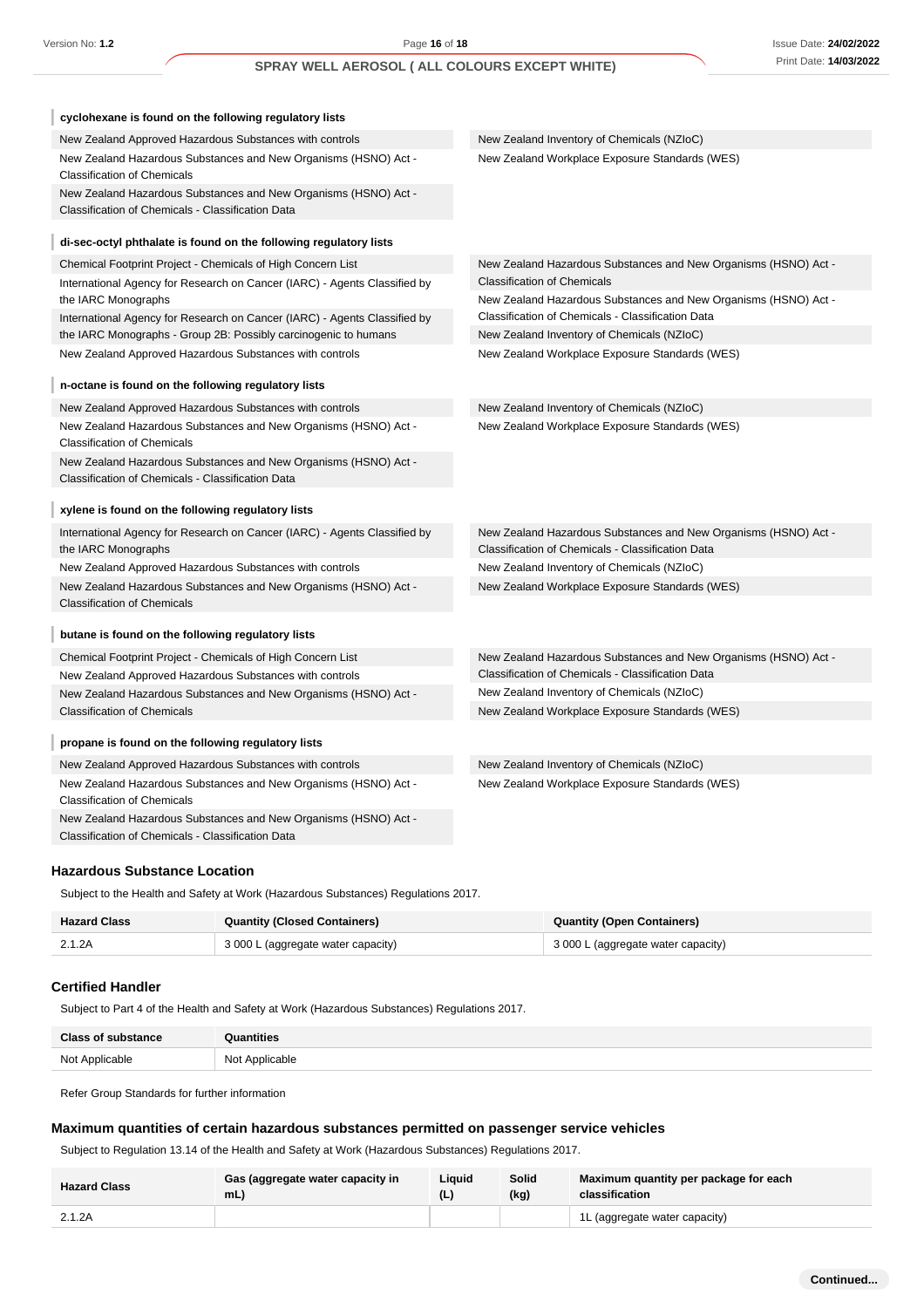## **Tracking Requirements**

Not Applicable

#### **National Inventory Status**

| <b>National Inventory</b>                          | <b>Status</b>                                                                                                                                                                                        |  |
|----------------------------------------------------|------------------------------------------------------------------------------------------------------------------------------------------------------------------------------------------------------|--|
| Australia - AIIC / Australia<br>Non-Industrial Use | Yes                                                                                                                                                                                                  |  |
| Canada - DSL                                       | Yes                                                                                                                                                                                                  |  |
| Canada - NDSL                                      | No (n-heptane; cyclohexane; di-sec-octyl phthalate; n-octane; xylene; butane; propane)                                                                                                               |  |
| China - IECSC                                      | Yes                                                                                                                                                                                                  |  |
| Europe - EINEC / ELINCS /<br><b>NLP</b>            | Yes                                                                                                                                                                                                  |  |
| Japan - ENCS                                       | Yes                                                                                                                                                                                                  |  |
| Korea - KECI                                       | Yes                                                                                                                                                                                                  |  |
| New Zealand - NZIoC                                | Yes                                                                                                                                                                                                  |  |
| Philippines - PICCS                                | Yes                                                                                                                                                                                                  |  |
| <b>USA - TSCA</b>                                  | Yes                                                                                                                                                                                                  |  |
| Taiwan - TCSI                                      | Yes                                                                                                                                                                                                  |  |
| Mexico - INSQ                                      | Yes                                                                                                                                                                                                  |  |
| Vietnam - NCI                                      | Yes                                                                                                                                                                                                  |  |
| Russia - FBEPH                                     | Yes                                                                                                                                                                                                  |  |
| Legend:                                            | Yes = All CAS declared ingredients are on the inventory<br>No = One or more of the CAS listed ingredients are not on the inventory. These ingredients may be exempt or will require<br>registration. |  |

## **SECTION 16 Other information**

| . |
|---|

#### **SDS Version Summary**

| <b>Version</b> | Date of Update | <b>Sections Updated</b> |
|----------------|----------------|-------------------------|
| $\cap$<br>v.z  | 24/02/2022     | Ingredients             |

## **Other information**

Classification of the preparation and its individual components has drawn on official and authoritative sources as well as independent review by the Chemwatch Classification committee using available literature references.

The SDS is a Hazard Communication tool and should be used to assist in the Risk Assessment. Many factors determine whether the reported Hazards are Risks in the workplace or other settings. Risks may be determined by reference to Exposures Scenarios. Scale of use, frequency of use and current or available engineering controls must be considered.

#### **Definitions and abbreviations**

- PC-TWA: Permissible Concentration-Time Weighted Average PC-STEL: Permissible Concentration-Short Term Exposure Limit IARC: International Agency for Research on Cancer
- ACGIH: American Conference of Governmental Industrial Hygienists
- STEL: Short Term Exposure Limit
- TEEL: Temporary Emergency Exposure Limit。
- IDLH: Immediately Dangerous to Life or Health Concentrations
- ES: Exposure Standard
- OSF: Odour Safety Factor
- NOAEL :No Observed Adverse Effect Level
- LOAEL: Lowest Observed Adverse Effect Level
- TLV: Threshold Limit Value
- LOD: Limit Of Detection
- OTV: Odour Threshold Value
- BCF: BioConcentration Factors